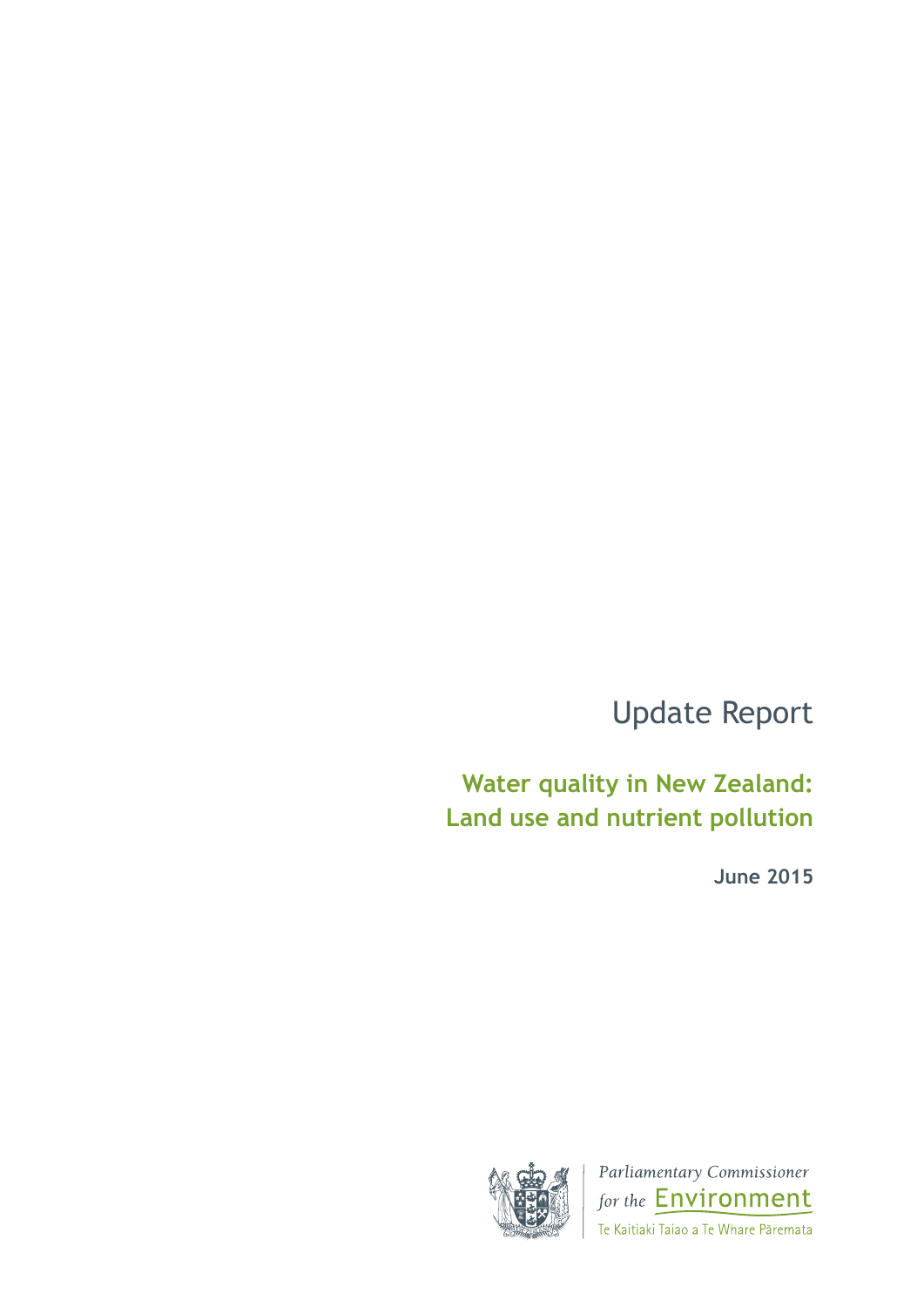# **<sup>2</sup>** Contents

| 1 | Introduction                                     |    |
|---|--------------------------------------------------|----|
| 2 | Reaction to the 2013 report                      | 3  |
| 3 | Changing land use                                | 7  |
| 4 | Changing productivity and mitigation             | 11 |
| 5 | Nutrient loads, concentrations and water quality | 13 |
| 6 | Discussion                                       | 19 |
| 7 | Conclusion                                       | 21 |
|   |                                                  |    |

Notes 23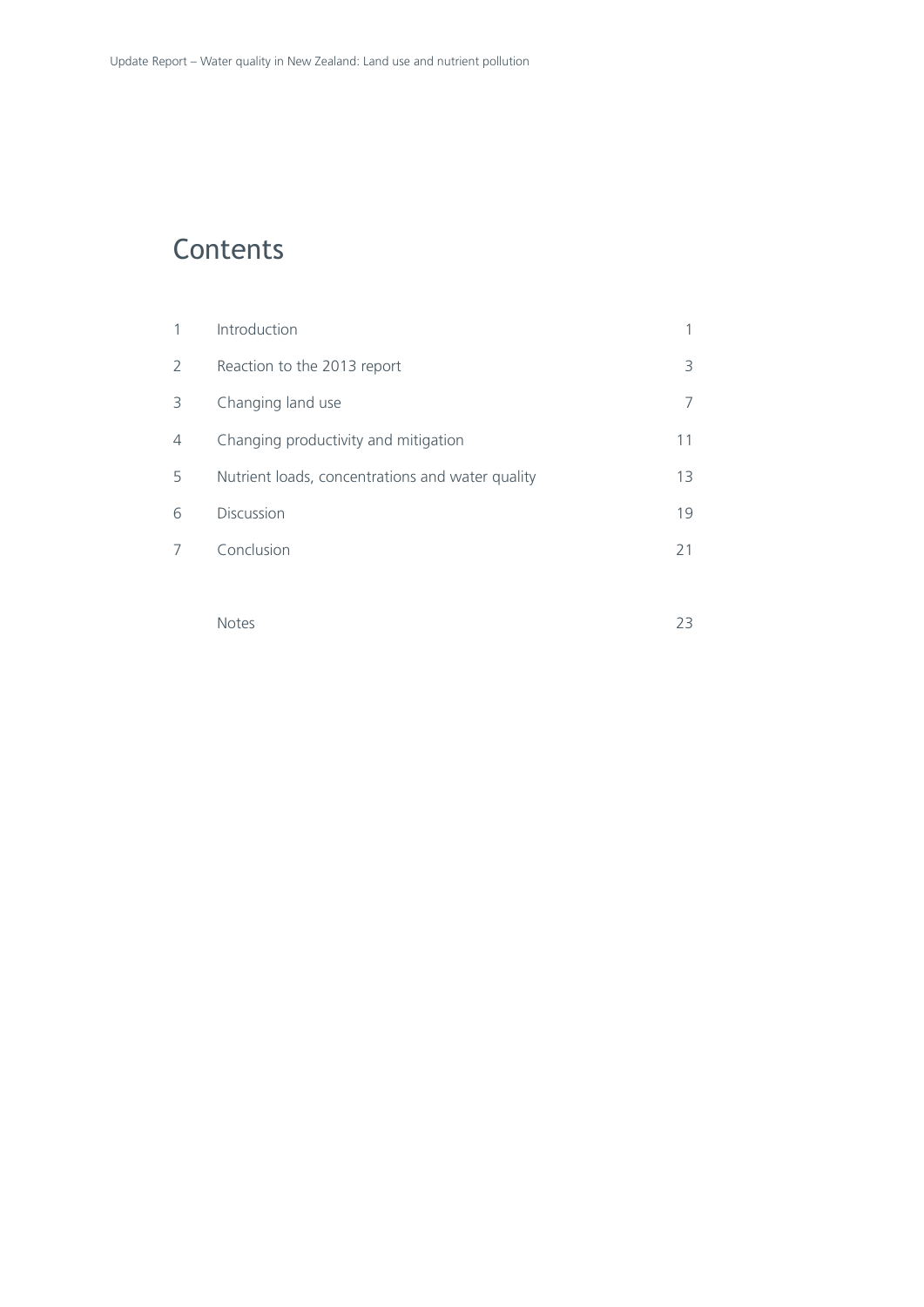

# **Introduction**

Over recent years, public concern has grown about the quality of the water in many of New Zealand's rivers and streams, lakes, wetlands, estuaries, and aquifers. For Māori, this concern is very strong, because the relationship with particular awa and roto is central to identity.

In November 2013, the Parliamentary Commissioner for the Environment released a report titled *Water quality in New Zealand: Land use change and nutrient pollution*. The report followed an investigation into the relationship between land use and two nutrient pollutants – nitrogen and phosphorus. On land, nitrogen and phosphorus are valuable nutrients, but in water they can cause excessive growth of weeds, slime and algae.

Nutrient losses from land are, to a large extent, dependent on how the land is used. Losses of both nitrogen and phosphorus are low from land that is covered in forest or scrub, but are much higher from pastoral and arable land.

The 2013 report revealed a clear correlation between large-scale land use change to dairy farming and increases in the nitrogen 'stress' on waterways.

This is an update to the 2013 report. It summarises reactions to the original report and presents new information on land use that was not available in 2013. Recent changes in farm productivity and mitigation are described, and trends in nutrient concentrations and water quality are presented.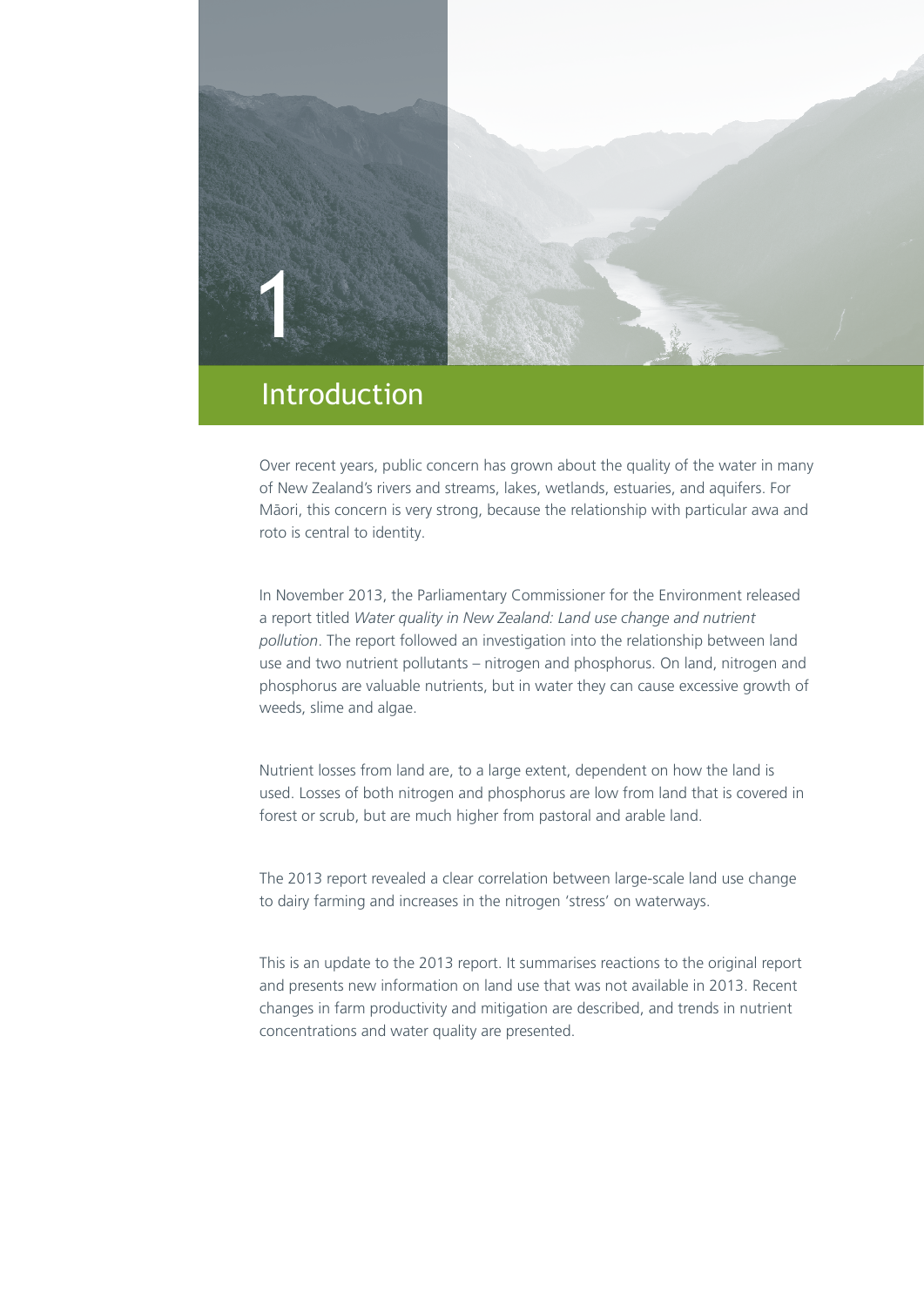Update Report – Water quality in New Zealand: Land use and nutrient pollution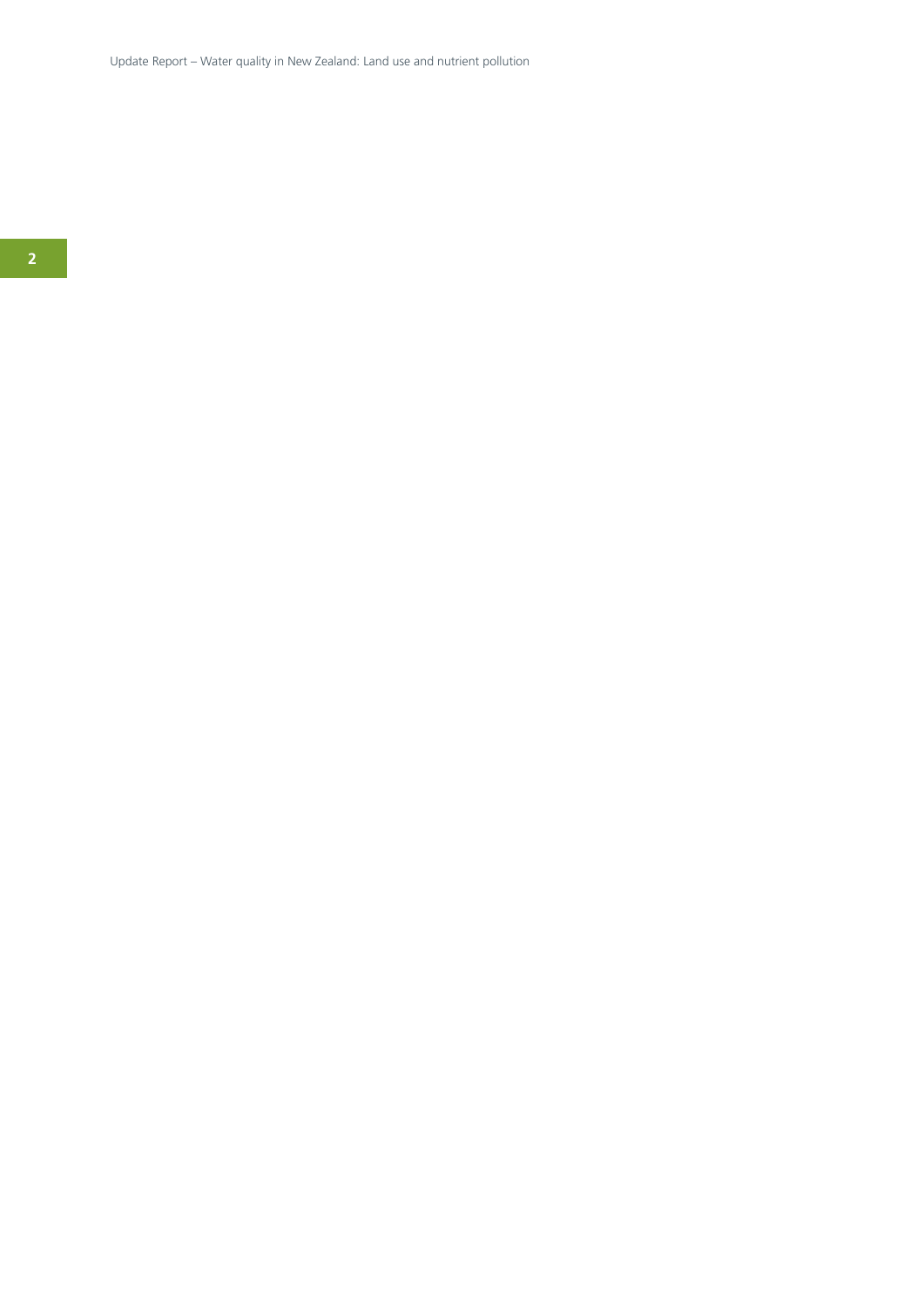

## Reaction to the 2013 report

The level of engagement and debate that followed the release of the report was encouraging, and it is evident the debate about water policy has now become more sharply focused on the key challenge of dealing with declines in water quality coming from changing land use.<sup>1</sup>

The Government's view was that agricultural production could be increased while maintaining or improving water quality. The Prime Minister, Rt Hon John Key said: *"I don't think we should assume that we're in a static position where we won't use greater science or other techniques to reduce the environmental impacts as we look to increase farm output".*<sup>2</sup>

In a joint press release the Minister for the Environment, Hon Amy Adams, and the Minister for Primary Industries, Hon Nathan Guy, welcomed the report.<sup>3</sup> Hon Adams said it underlines"… *the importance of the Government's freshwater*  reform programme, by showing just what could happen with our water quality if *we do not have good policy in place…"*. However, she was confident that *"we will see significant water quality gains within a generation"*.

Other Parliamentarians were less sanguine.

Labour Party environment spokesperson Moana Mackey said "*The message is clear – business as usual, even assuming mitigation strategies are employed, will see further degradation of our waterways.*"4

Green Party water spokesperson Eugenie Sage urged the Government to *"reconsider its proposed weak bottom lines for water quality and set tougher standards to ensure all our rivers are safe for swimming"*. 5

Maori Party co-leader Te Ururoa Flavell said the report had raised *"crucial issues"* including the changing use of land from forestry to farming.<sup>6</sup>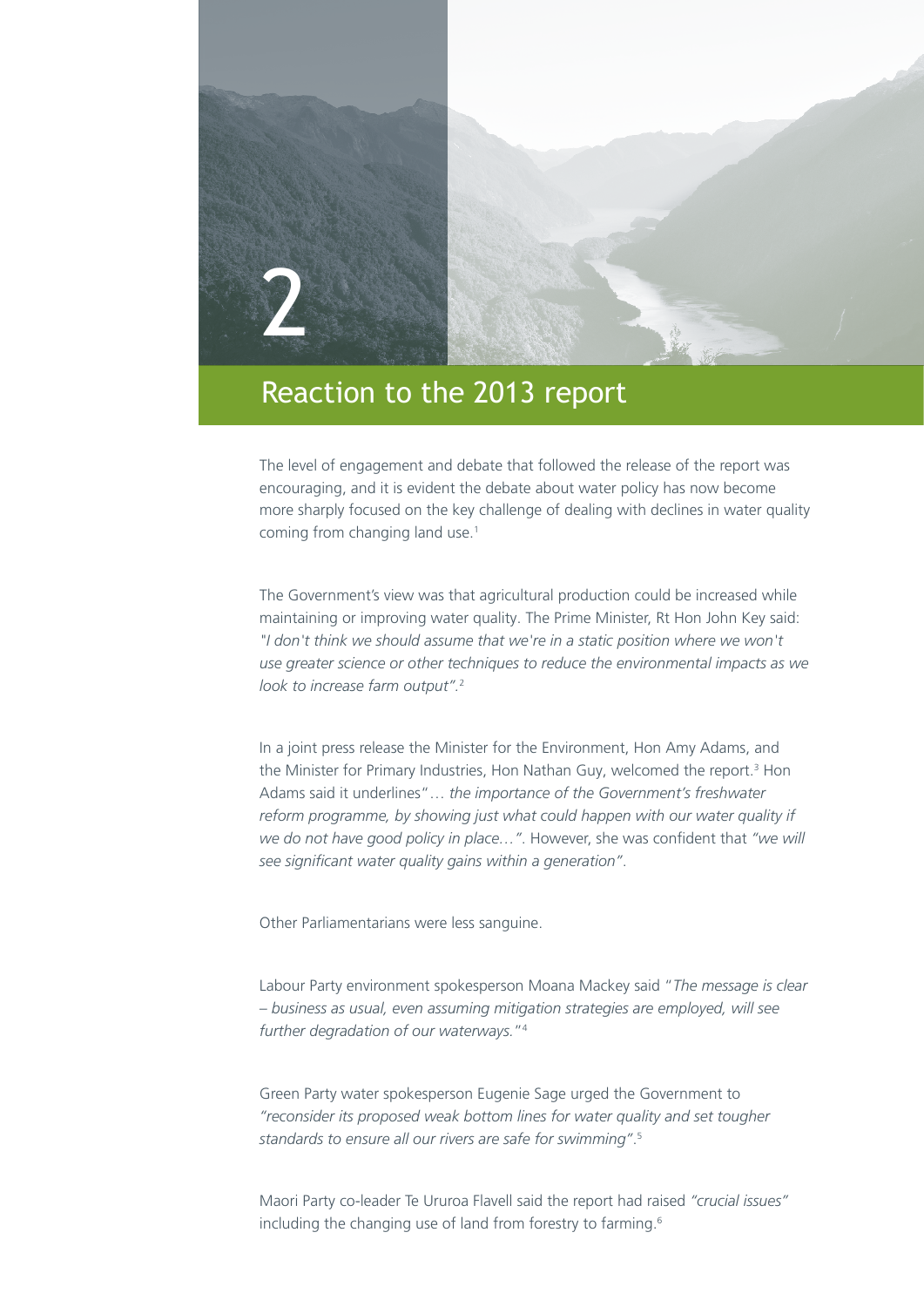Federated Farmers welcomed the report, acknowledging the importance of good science to underpin policy development, but questioned some of the assumptions of the modelling.7 Dairy chairman Willy Leferink said the report was *"a wakeup call"*, but the modelling was *"a worst case if we collectively do nothing"*. 8 Other agriculture commentators also took the view that the modelling did not take adequate account of existing and planned mitigation on farms or of the Government's new freshwater policy.<sup>9</sup>

Fonterra responded to the report by stating its commitment to improve water quality, with Todd Muller, Group Director Cooperative Affairs, saying *"We share the Parliamentary Commissioner's concerns about the pressure on New Zealand's waterways and recognise the role we have to play in improving water quality."*10 In an address to Fonterra's Annual General Meeting, Chief Executive Theo Spierings said the report was "*in the past and looking backwards*", although Fonterra "*needed to lift its game"*. 11

Forest & Bird called for moderation of dairy conversions, with Advocacy Manager Kevin Hackwell saying "*This report must mark a turning point in the rate at which dairy conversions are polluting our waterways.*"12 Fish & Game Chief Executive, Bryce Johnson, said that the report "… *serves as a stark warning that the nation is at a crossroads."*<sup>13</sup>

In an Opinion-Editorial published in the New Zealand Herald, Sir David Skegg, the President of the Royal Society of New Zealand wrote:

*"Dr Jan Wright's advice is worded diplomatically, but her message is blunt. Unless New Zealand takes urgent steps to slow the expansion of dairying, many more rivers and lakes will be degraded. None of the steps being taken to lessen environmental impacts can reverse this trend in the near future."*<sup>14</sup>

The Royal Society's Science Media Centre sought comment on the report from several scientists.15

Professor Jenny Webster-Brown, Director of the Waterways Centre for Freshwater Management, University of Canterbury & Lincoln University wrote:

*"The modelling approach that has been used here is valid, in my opinion. The assumptions that have been made in the modelling scenarios are reasonable and defensible."* 

Professor David Hamilton, President of the NZ Freshwater Sciences Society, wrote that the report *"… clearly highlights the enormous challenge that we face as a nation: how to meet the government's goals of doubling the value of agricultural exports by 2025 whilst meeting the 2011 National Policy Statement for Freshwater Management which requires that the 'overall quality of freshwater' in all regions of the country be maintained or improved."*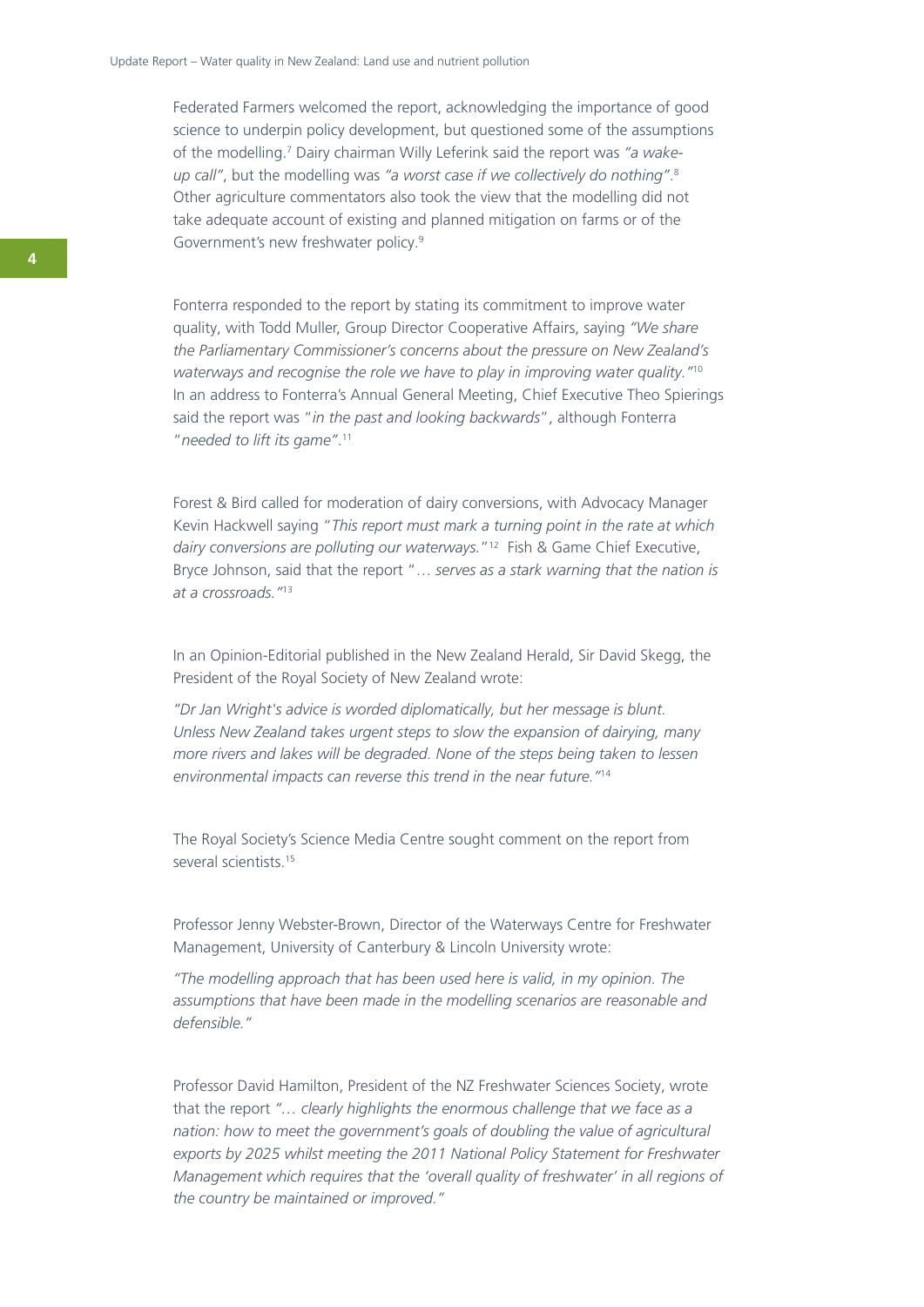Dr Rich McDowell from AgResearch and Dr Mike Scarsbrook from DairyNZ queried the assumptions about mitigation and said that the impact of the Government's new fresh water policies had not been given due consideration.

Under standing orders, reports from the Commissioner are first tabled in Parliament, and then referred to the Local Government and Environment Committee. In reporting back to the House, the Committee said: *"We are keen to see progress in the area of water quality in New Zealand, and encourage the relevant committee of the 51st Parliament to closely observe future developments on this topic."*<sup>16</sup>

The Committee also said that two things would be helpful in future reports on the subject – *"solid statistical data"* on the relationship between land uses and water quality, and recommendations from the Commissioner.

This committee's request has prompted the preparation of not only this update report, which contains additional data, but also an examination of the Government's National Policy Statement for Freshwater Management which the Commissioner is releasing at the same time. That report contains six recommendations.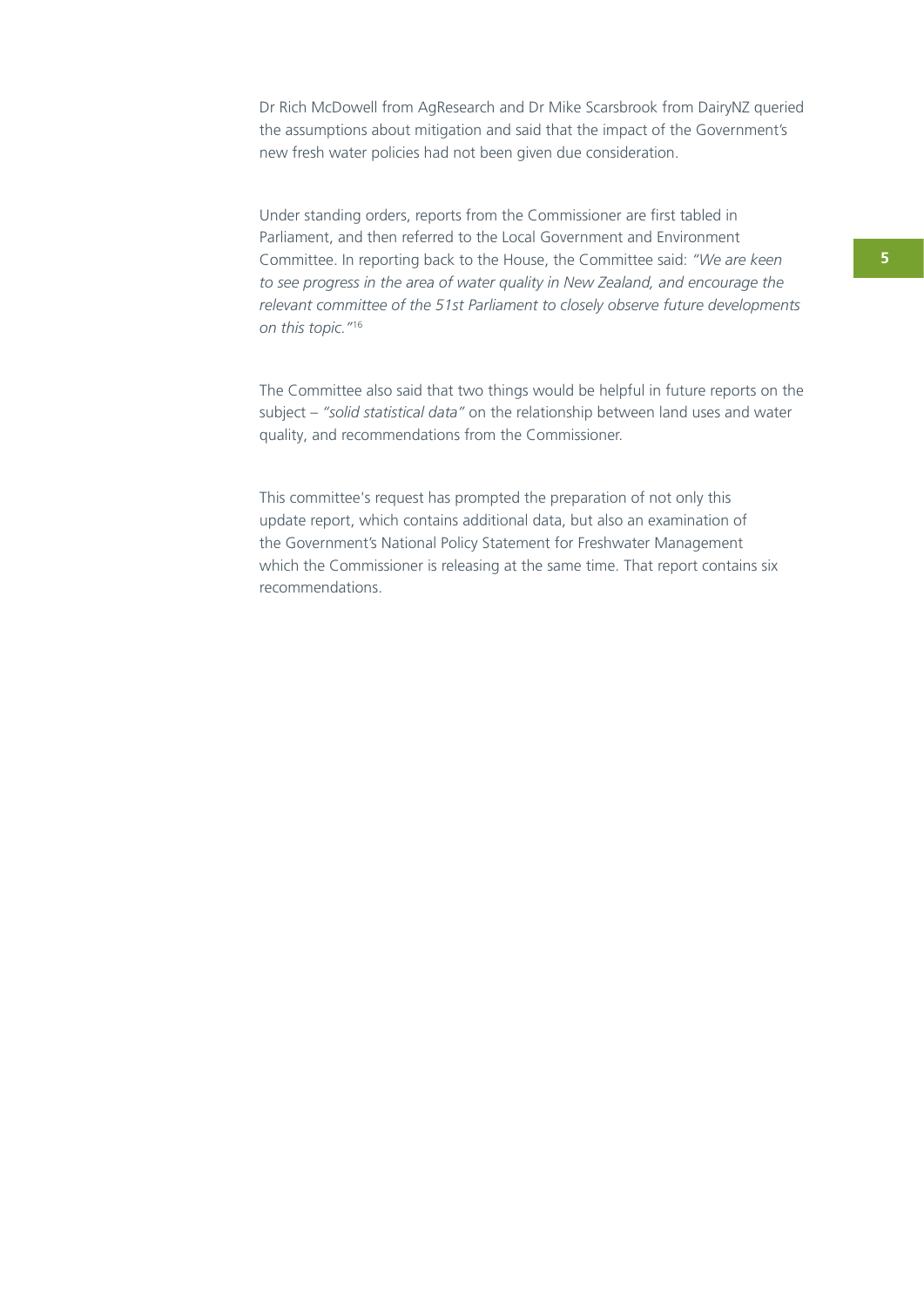Update Report – Water quality in New Zealand: Land use and nutrient pollution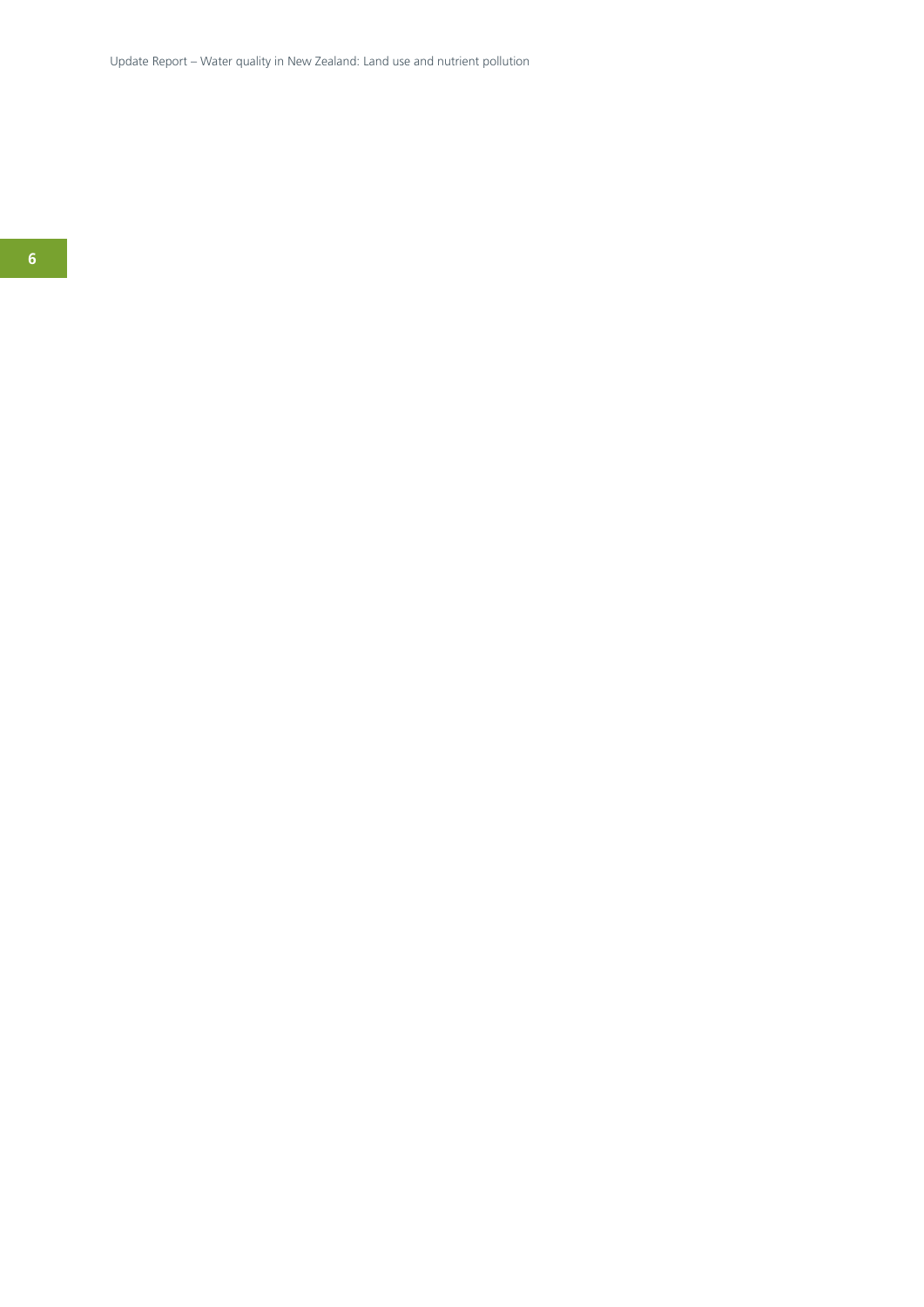

## Changing land use

The Commissioner's report *Water quality in New Zealand: Land use and nutrient pollution* linked a model of land use change and a model of nutrient losses from land into water. The modelling predicted changes in land use and consequential changes in nutrient loads between 2008 and 2020.

With regard to land use, the modelling predicted that the amount of land used for sheep/beef farming would continue to decline. It also predicted that dairy conversions would continue, and less productive sheep/beef land would be planted in forest or left to revert to scrub.17

Table 3.1 shows how land use has changed between 2008 and 2012 using satellite photographs that have recently become available.18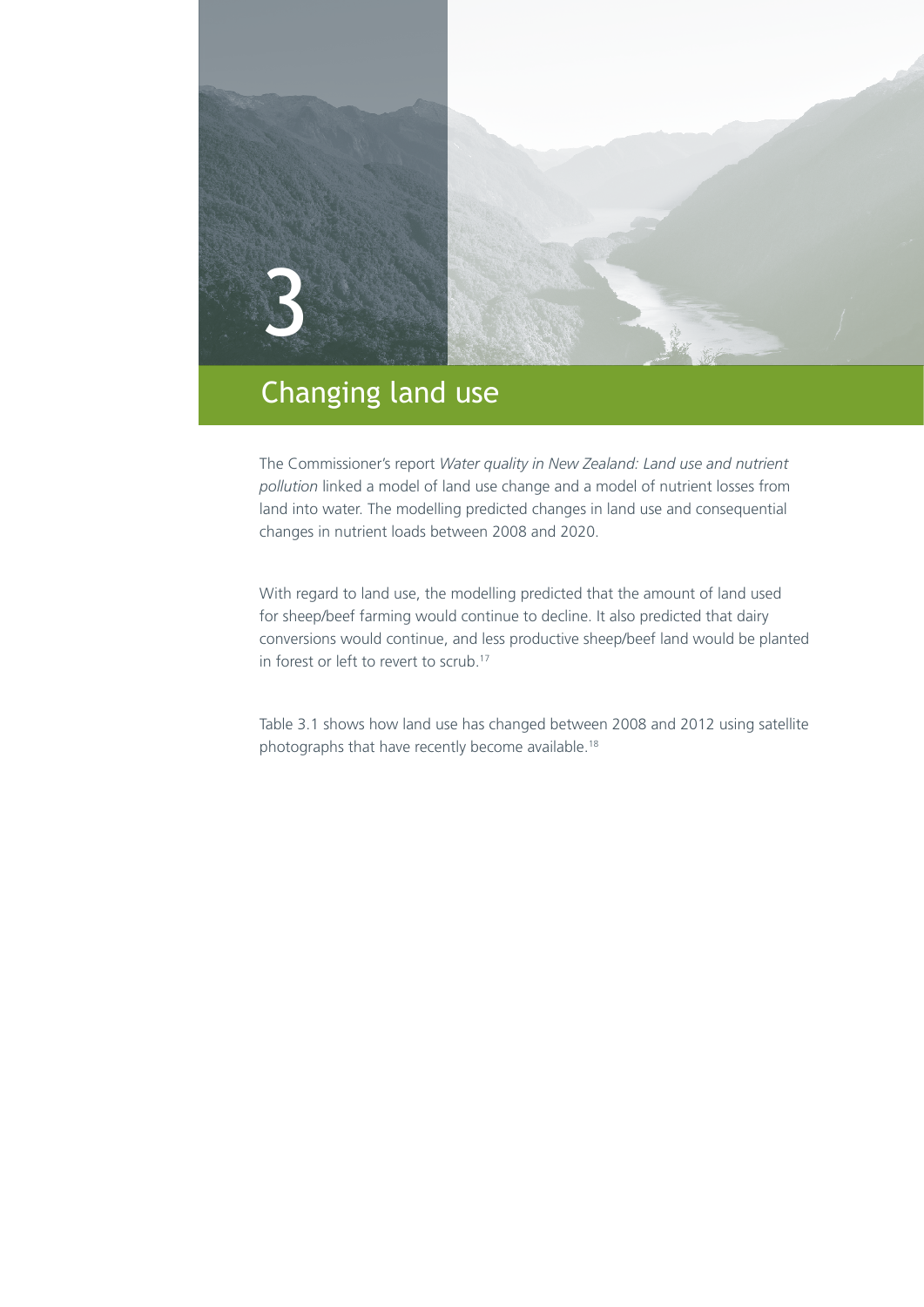#### **Table 3.1.** *Actual* **changes in land use between 2008 and 2012 (rounded to the nearest 100 hectares).**

| Region               | Sheep / Beef | Dairy   | Plantation<br>Forestry | Scrub    |
|----------------------|--------------|---------|------------------------|----------|
| Northland            | $-3,900$     | 5,500   | $-900$                 | 300      |
| Auckland             | $-2,000$     | 400     | $-100$                 | 1,800    |
| Waikato              | $-7,500$     | 28,400  | $-18,700$              | 1,400    |
| <b>Bay of Plenty</b> | 1,100        | 2,800   | $-4,300$               | $-400$   |
| Gisborne             | $-14,000$    | 200     | 6,000                  | 7,000    |
| Hawke's Bay          | $-7,400$     | 2,000   | 1,400                  | 3,400    |
| Taranaki             | $-1,100$     | 4,600   | 2,500                  | $-2,200$ |
| Manawatu-Wanganui    | $-9,300$     | 6,200   | 3,200                  | 1,800    |
| Wellington           | $-4,400$     | 200     | 3,400                  | $-200$   |
| Nelson and Tasman    | 1,700        | 200     | $-1,000$               | 1,100    |
| Marlborough          | $-1,900$     | 400     | 1,400                  | 600      |
| <b>West Coast</b>    | 200          | 5,100   | $-2,500$               | $-1,500$ |
| Canterbury           | $-50,100$    | 50,200  | $-4,200$               | $-1,000$ |
| Otago                | $-17,400$    | 12,700  | 2,400                  | $-600$   |
| Southland            | $-35,700$    | 38,900  | 1,700                  | $-5,000$ |
| <b>New Zealand</b>   | $-151,700$   | 157,900 | $-9,600$               | 6,600    |

At the national level, the loss of sheep/beef land is almost matched by the increase in dairy land. This is consistent with the predictions in the 2013 report.

The modelling in the 2013 report predicted a large increase in both forest and scrub land by 2020. However, between 2008 and 2012, the area of plantation forest has actually decreased, and the increase in scrub land has been small.

The projections of land use change in the model are largely driven by forecasts of commodity prices and interest rates. The actual prices over recent years have differed somewhat from the official forecast prices used in the modelling.<sup>19</sup>

The biggest changes in land use between 2008 and 2012 have occurred in Waikato, Canterbury, Otago, and Southland.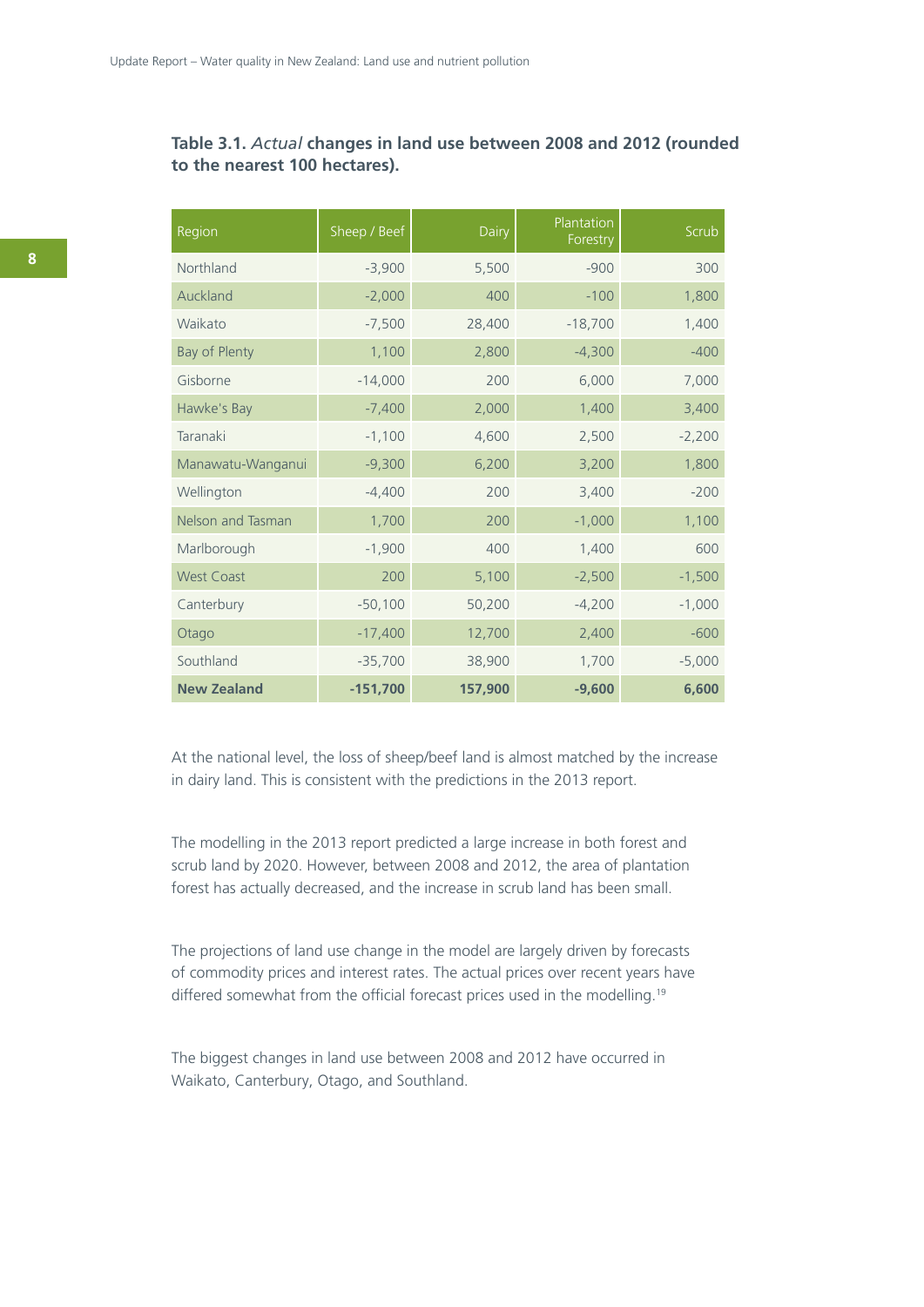In Waikato, large areas of new dairy land have come from the felling of forest on the Volcanic Plateau. This will lead to big increases in nutrient losses into water in the upper Waikato catchment.

Nearly 70% of the increase in dairying land has taken place in the east of the South Island – in Canterbury, Otago, and Southland.

That land planted in forest or left to revert to scrub has not increased in line with the predictions of the modelling is not good news for future water quality. Losses of both nitrogen and phosphorus are low from forested land. Unless there is a big increase in forestry in the next few years, the modelling is likely to have *underpredicted* nutrient loads on waterways in 2020.



Source: Rob Suisted / naturespic.com

**Figure 3.1. Forestry to dairy conversion in the Upper Waikato catchment. The actual increase in dairying land in Waikato by 2012 had already exceeded what the modelling predicted for 2020.**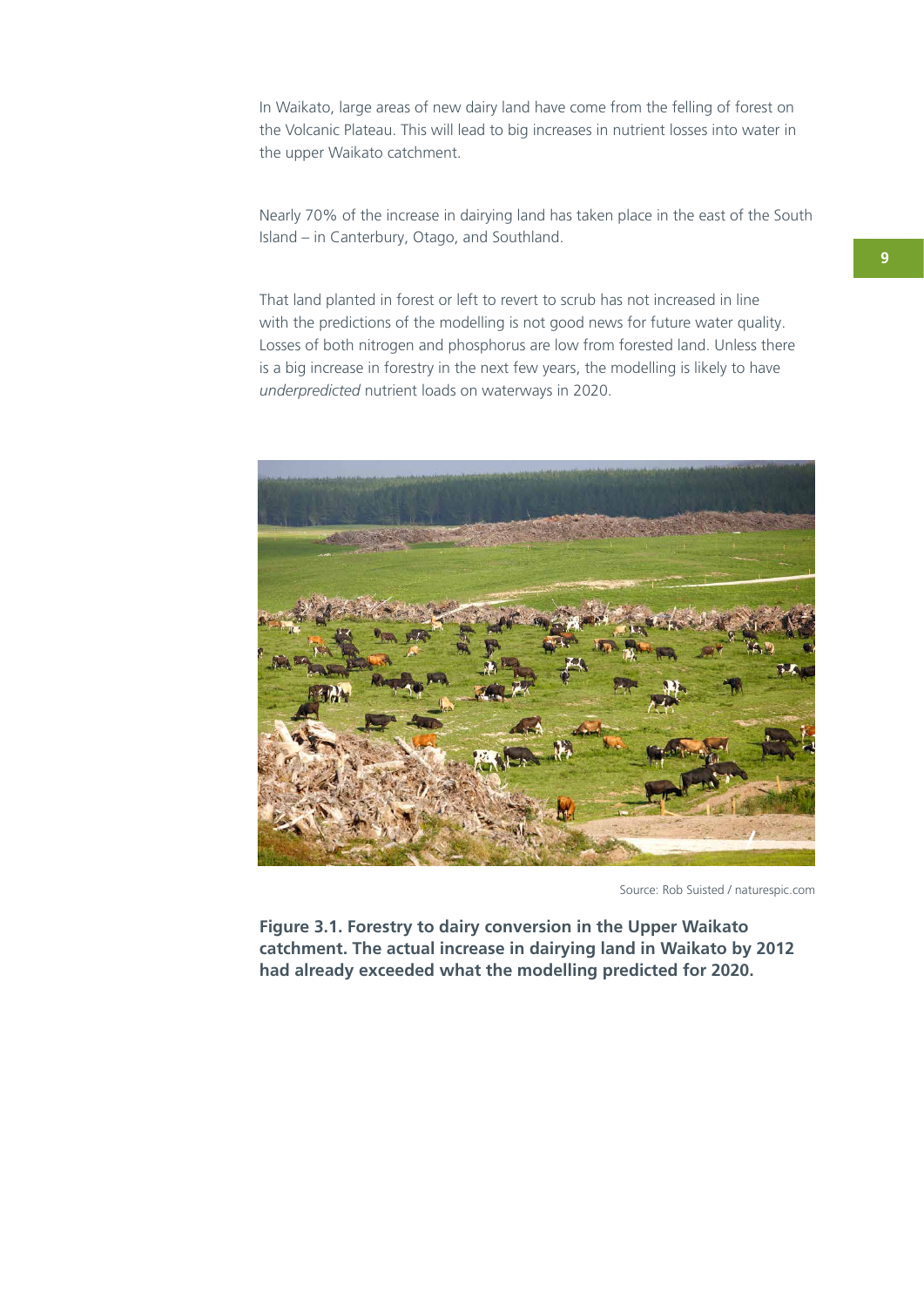Update Report – Water quality in New Zealand: Land use and nutrient pollution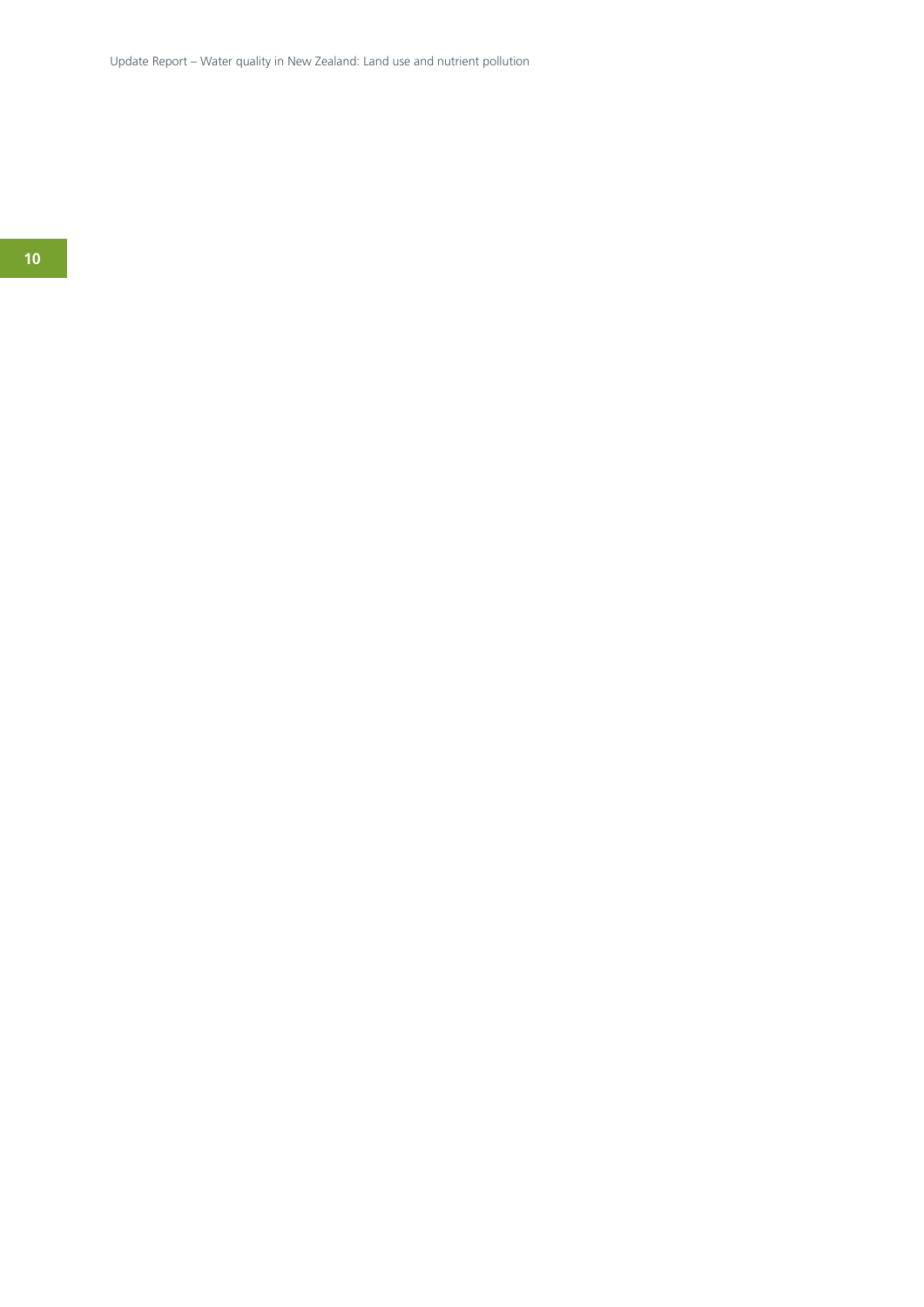

### Changing productivity and mitigation

The great challenge for farmers is to increase productivity while simultaneously decreasing nutrient losses. This is the focus of much industry, government and scientific effort.

Nutrient losses are affected by changes in farming practice. On one hand, increasing productivity increases nutrient losses when it is driven by using more inputs. On the other hand, increasing mitigation reduces nutrient losses.

The productivity of the sheep/beef sector remains fairly constant, having fallen from its peak in 2007.20

In contrast, productivity (milk solids per hectare) continues to increase rapidly in the dairy sector, largely driven by the use of more inputs – water, fertiliser, and supplementary feed.<sup>21</sup> Mitigation is thus required if nutrient losses are to be held steady, let alone be reduced.

A range of mitigation techniques are increasingly being used on dairy farms to reduce nutrient losses. The Dairying and Clean Stream Accord set up in 2003 was replaced by the Sustainable Dairying: Water Accord in 2013.<sup>22</sup> There has been a great deal of action, especially on the management of shed effluent, bridging waterways, and fencing waterways; as at May 2014, nearly 24,000 kilometres of waterways had been fenced.<sup>23</sup> In other areas, such as keeping stock out of wetlands and the provision of nutrient management data, progress has been much slower.24

Keeping nitrogen out of water is particularly difficult because it leaves land in chemical forms that are highly soluble. 'Standard' mitigation techniques such as applying shed effluent as fertiliser on land, keeping stock out of waterways, and riparian planting all help reduce nitrogen losses, but are more effective at keeping phosphorus (and pathogens and sediment) out of waterways.25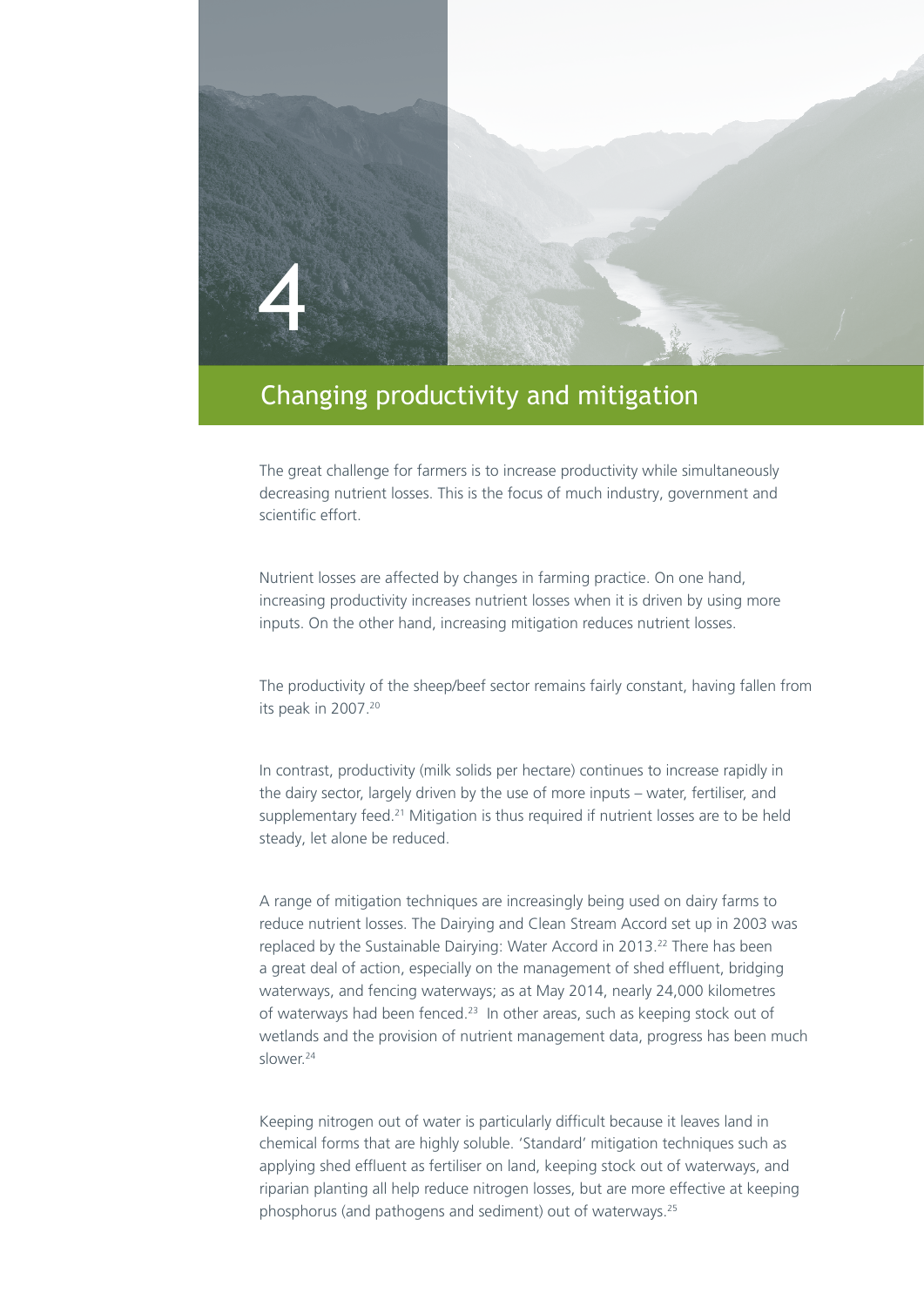The 'nitrogen challenge' can be seen in Figure 4.1. A study of five regionally representative catchments predominantly used for dairy farming was begun in 2001.26 In all five catchments, farm productivity increased over a number of years. At the same time, dairy shed effluent was increasingly applied to land and more streams were fenced. However, this 'standard' mitigation was not enough to keep nitrogen losses constant, let alone reduce them.27

Experiments on research farms have shown that it is possible to reduce nitrogen losses by as much as 50%, but the most effective techniques are generally expensive.<sup>28</sup>

Encouragingly, some new research is showing the benefit of using a combination of techniques. On the Future farmlet in Waikato, nitrogen losses were reduced by 40 to 50% by using less nitrogen fertiliser, a lower stocking rate, with cows that excrete less nitrogen in their urine and are taken off pasture for defined periods – however, profitability fell by 5%.29 It is important to note that successful demonstrations on research farmlets are a long way from widespread adoption of these new techniques.



Data source: Monaghan and De Klein, 2014

**Figure 4.1. 'Standard' mitigation techniques on dairy farms struggle to keep nitrogen losses from rising as productivity rises.**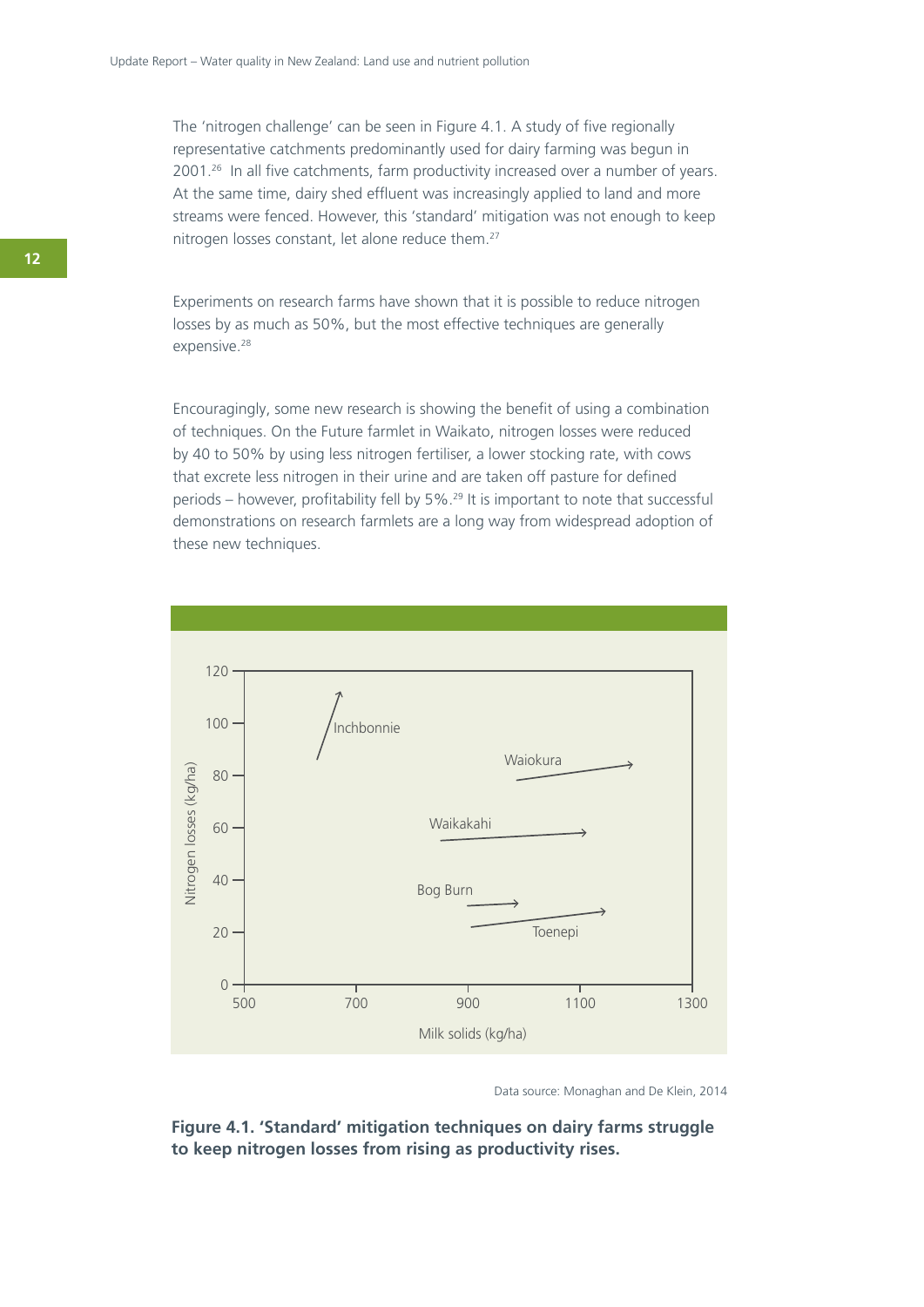

#### Nutrient loads, concentrations and water quality

Ongoing and increasing nutrient *loads* will generally lead to higher nutrient *concentrations* and worsening water quality – more degraded lakes, more turbid (cloudy) estuaries, greater frequency and duration of algal blooms, declines in the insects, fish and birds that rely on fresh water ecosystems, and more exceedances of nitrate toxicity limits.

Nutrient concentrations are measured at river sites by NIWA and by regional councils.30 Changes in nutrient concentrations between 2001 and 2011 at these sites are shown in the maps in Figures 5.1 and  $5.2^{31,32}$ 

These maps show the trends in concentrations of the main 'active' forms of nitrogen and phosphorus, that is, the chemical forms that drive the growth of unwanted plants such as invasive weeds, algae and slime. In the case of nitrogen, this is nitrate. In the case of phosphorus, it is dissolved reactive phosphorus (DRP).

The modelling in the 2013 report showed that rising *nitrogen loads* on waterways are correlated with the expansion of dairy farming. The red dots in Figure 5.1 show that *nitrate concentrations* rose between 2001 and 2011 in regions where dairy farming has expanded on a large scale.

The modelling in the 2013 report predicted that *phosphorus loads* on waterways would remain relatively stable. The red dots in Figure 5.2 show DRP *concentration*s rose at relatively few river sites between 2001 and 2011. Encouragingly, there are considerably more sites shown in the figure where DRP *concentrations* fell over this period.33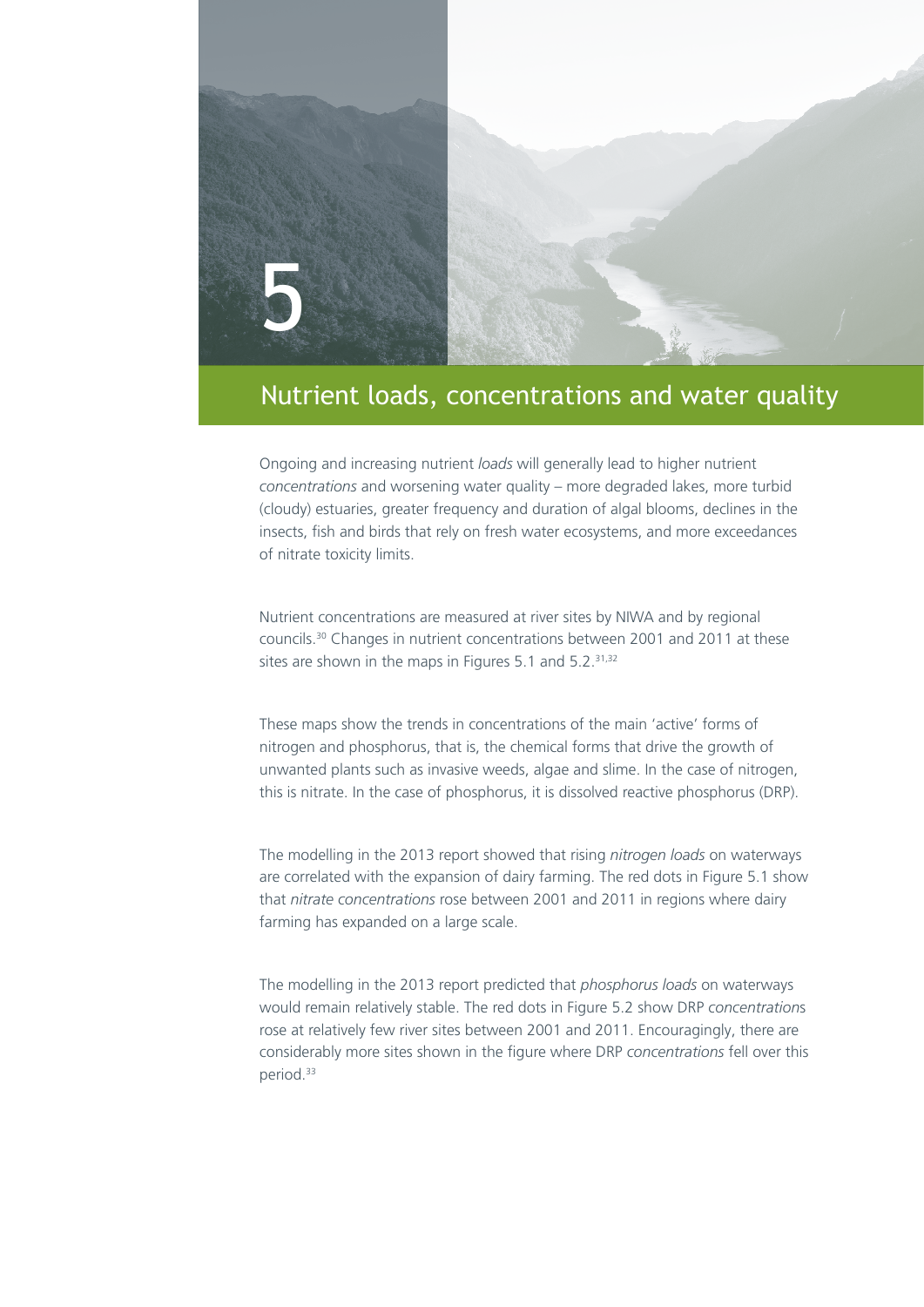

Data source: MfE website (Environment indicator for fresh water: River condition)

**Figure 5.1. Changes in nitrate concentrations between 2001 and 2011 at over 400 river sites monitored by NIWA and by regional councils.**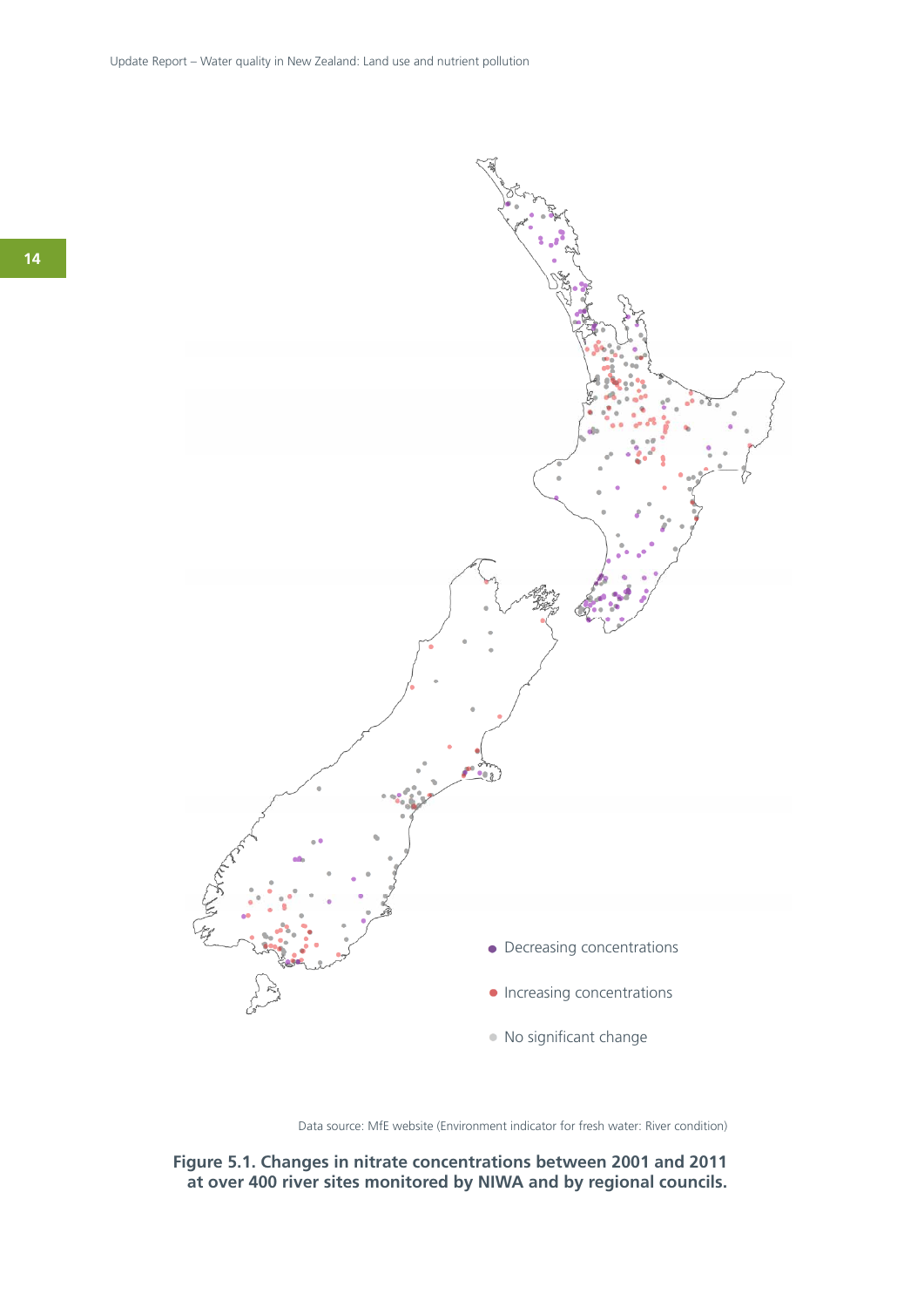

Data source: MfE website (Environment indicator for fresh water: River condition)

**Figure 5.2 Changes in concentrations of dissolved reactive phosphorus between 2001 and 2011 at over 400 river sites monitored by NIWA and by regional councils.**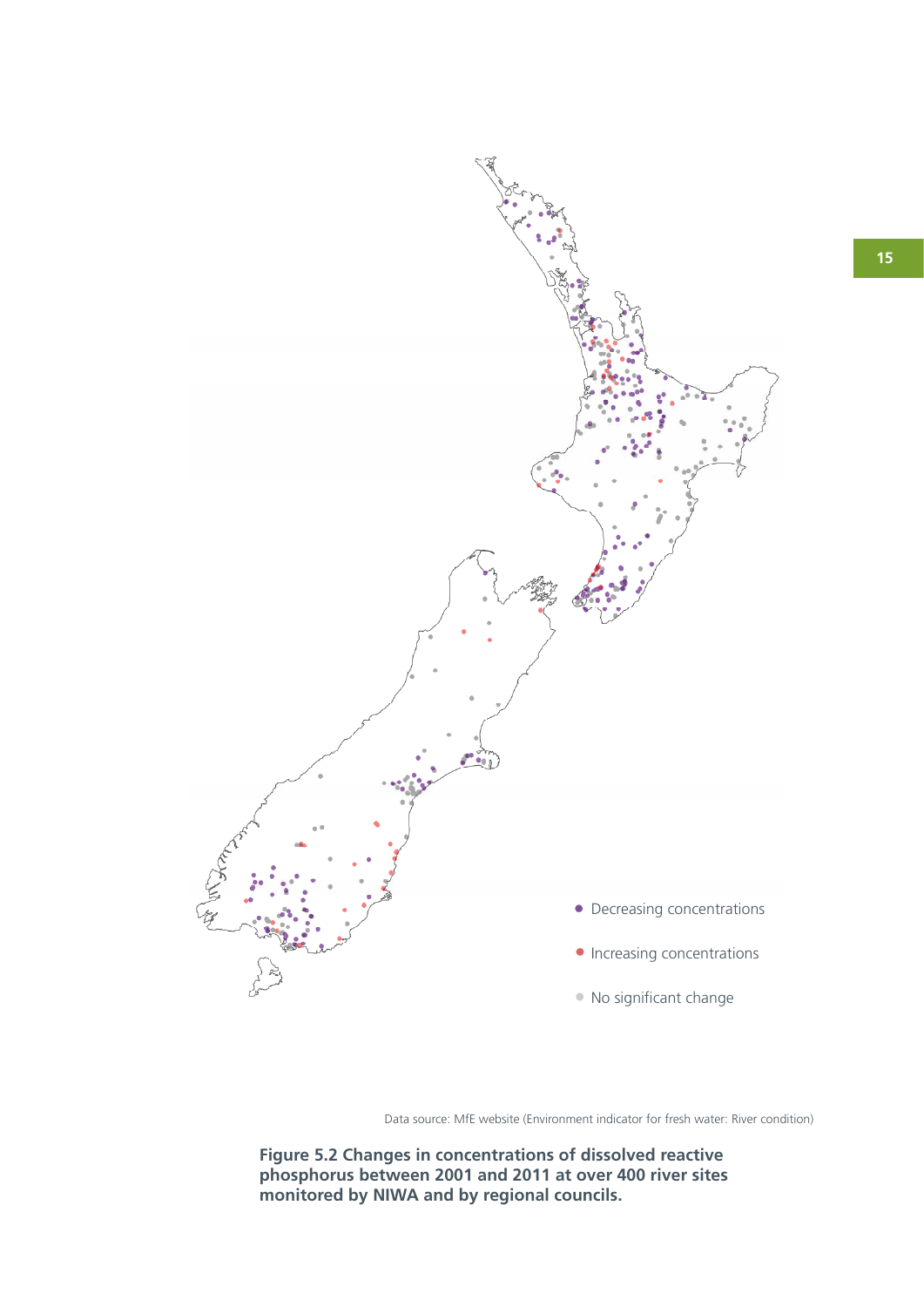The impact of changing nutrient concentrations on the health of aquatic ecosystems is best measured with bio-indicators. The *macroinvertebrate community index* (MCI) is commonly used in New Zealand for this purpose. Macroinvertebrates are very small animals that have no backbone – they are 'macro' because they can be seen with the naked eye. In New Zealand rivers, the presence of many mayfly and caddisfly larvae is a sign of a healthy river ecosystem, while a preponderance of snails and chironomids indicates the opposite.

Figure 5.3 shows changes in MCI in rivers between 2000 and 2010.<sup>34,35</sup> Most sites show no change over this decade.<sup>36</sup> There are a number of purple dots in Taranaki, where a programme of riparian planting has been underway for many years. On the other hand, the presence of red dots in South Canterbury and Southland indicates a decline in river health.

It is important to note that these sites are only on rivers, so trends in concentrations of nutrients in lakes, estuaries, and groundwater (water bodies that tend to trap pollutants) are not shown.

The complex nature of hydrological systems means that in some areas at least, the effects of land use change will not be fully seen for many years. The legacy of nitrate in groundwater has been termed 'the load to come'.37 In Canterbury, for instance:

*"Research by GNS has shown that nitrate in the groundwaters to the west of Christchurch is 30-to-60 years old and probably dates back to the increased application of fertiliser in the post-World War 2 era. We therefore have another 30- 60 years' worth of nitrate still to travel through the groundwater system, affecting drinking water supply and lowland stream quality. It will be very difficult for more intensive irrigation and dairying to occur on the plains without the legacy of nitrate in groundwater increasing for future Cantabrians."*38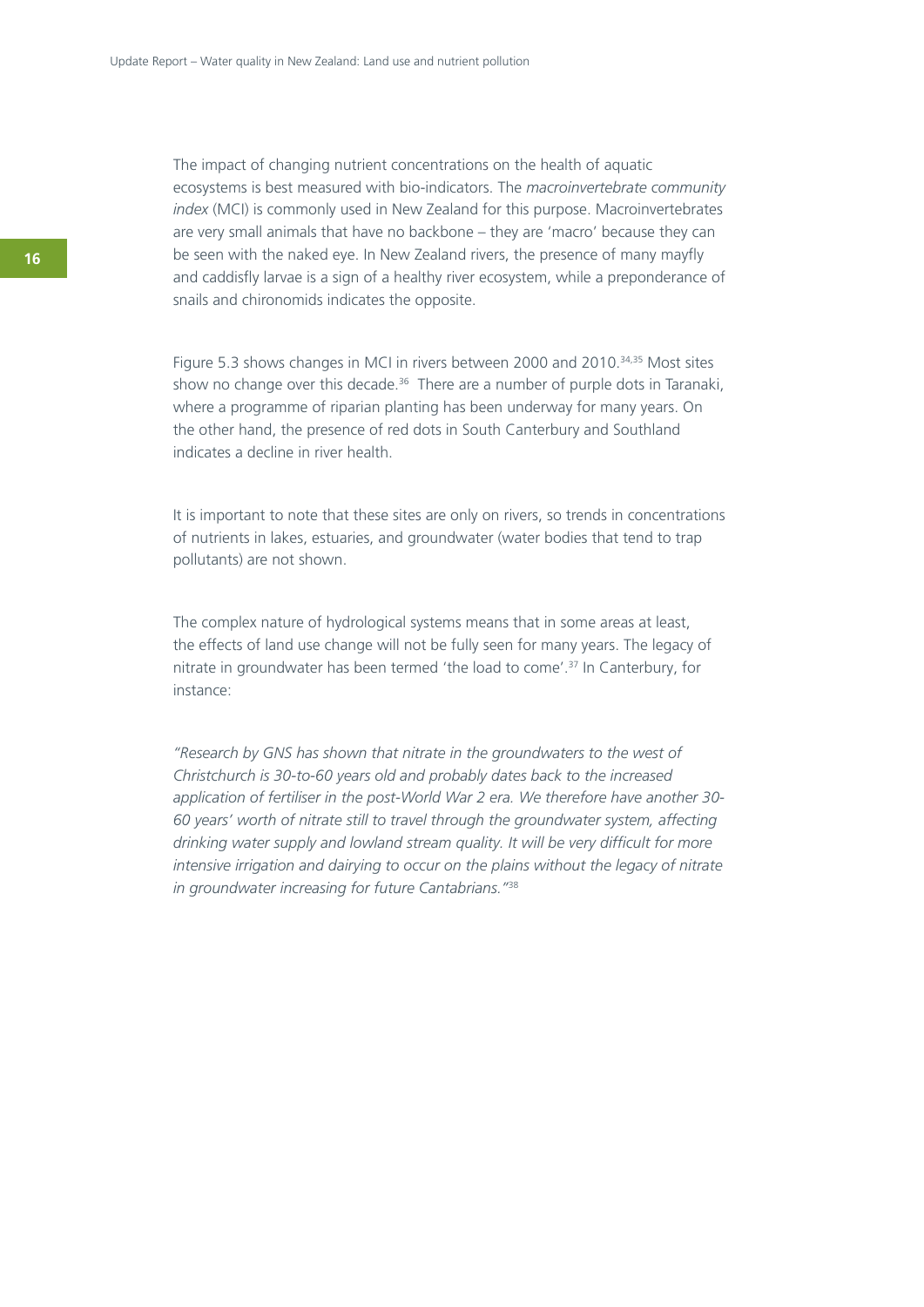

Data source: MfE website (Environment indicator for fresh water: River condition)

**Figure 5.3 Changes in macro-invertebrate community health between 2000 and 2010 at over 300 river sites monitored by NIWA and by regional councils.**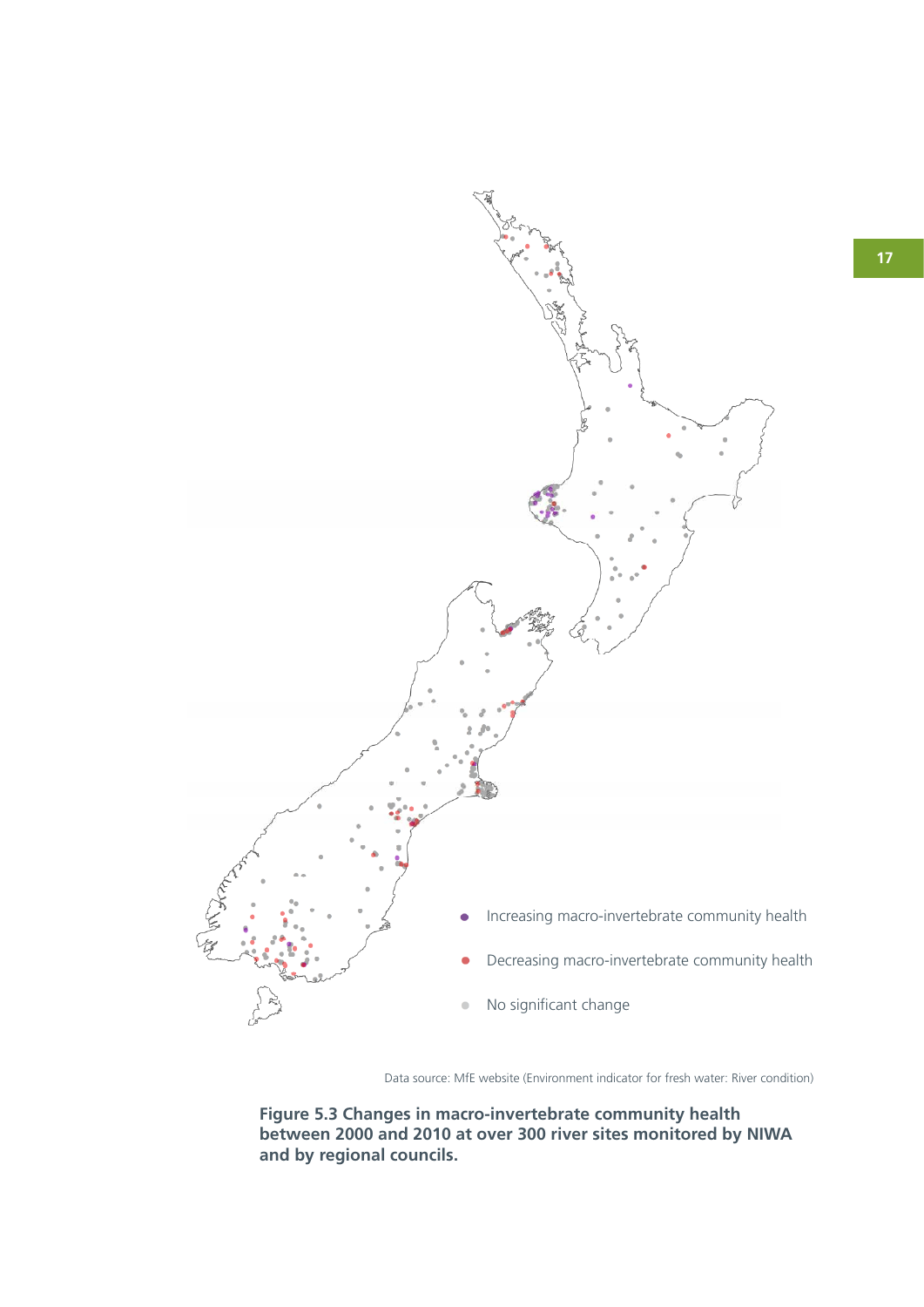Update Report – Water quality in New Zealand: Land use and nutrient pollution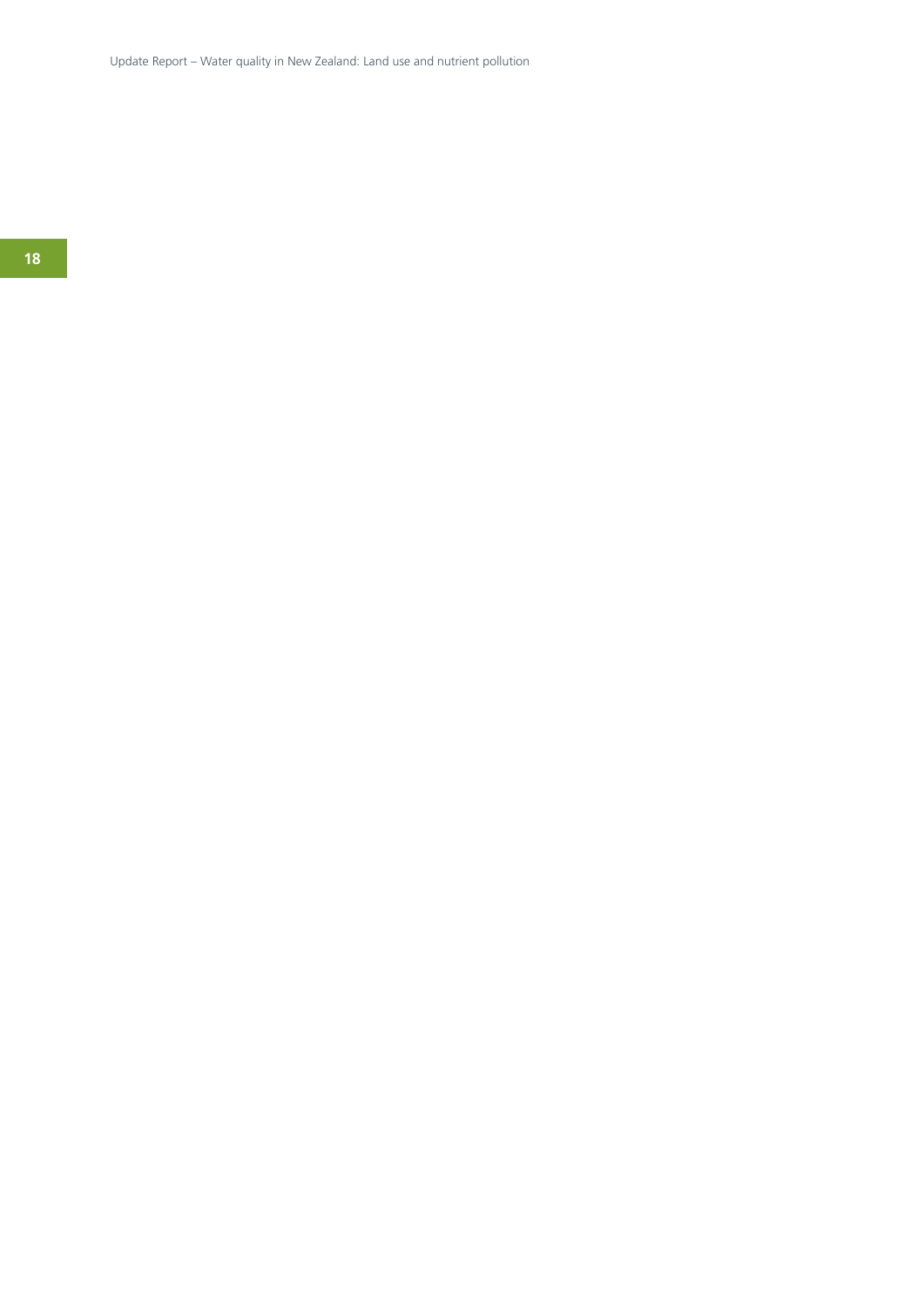

### **Discussion**

Dairy farming is not the only land use responsible for declining water quality – horticulture, arable farming, intensive sheep and beef farming also have relatively high nutrient losses per hectare. But dairy farming is the land use that has continued to expand rapidly, and so is largely the cause of increased nutrient stress on waterways.

The two nutrients – nitrogen and phosphorus – differ in a number of important way, with nitrogen being the greater water quality challenge.

The main source of nitrogen is animal urine. But it is not just *how much* urine animals produce that matters, but *how* they urinate. Sheep urinate in small amounts, so the grass is able to take up much of the nitrogen as fertiliser. Cows, on the other hand, gush litres of urine at a time, overwhelming the ability of the grass to absorb it. Because the nitrogen exists in highly soluble chemical forms, some of the surplus is washed off by rain, but most leaches through soil into groundwater.

The intensification of dairy farming – more milk from each cow and more cows on each hectare – has been enabled by using more nitrogen fertiliser, irrigation in some regions of the country, and by supplementing grass with palm kernel extract and other stock food. The increase in nitrogen concentrations in waterways is sometimes attributed to the rapid increase in the amount of nitrogen fertiliser used. But it is not nitrogen fertiliser *per se* that has caused the problem. Rather, it is what it has enabled – a longer grass growing season, and thus, more cows and more urine.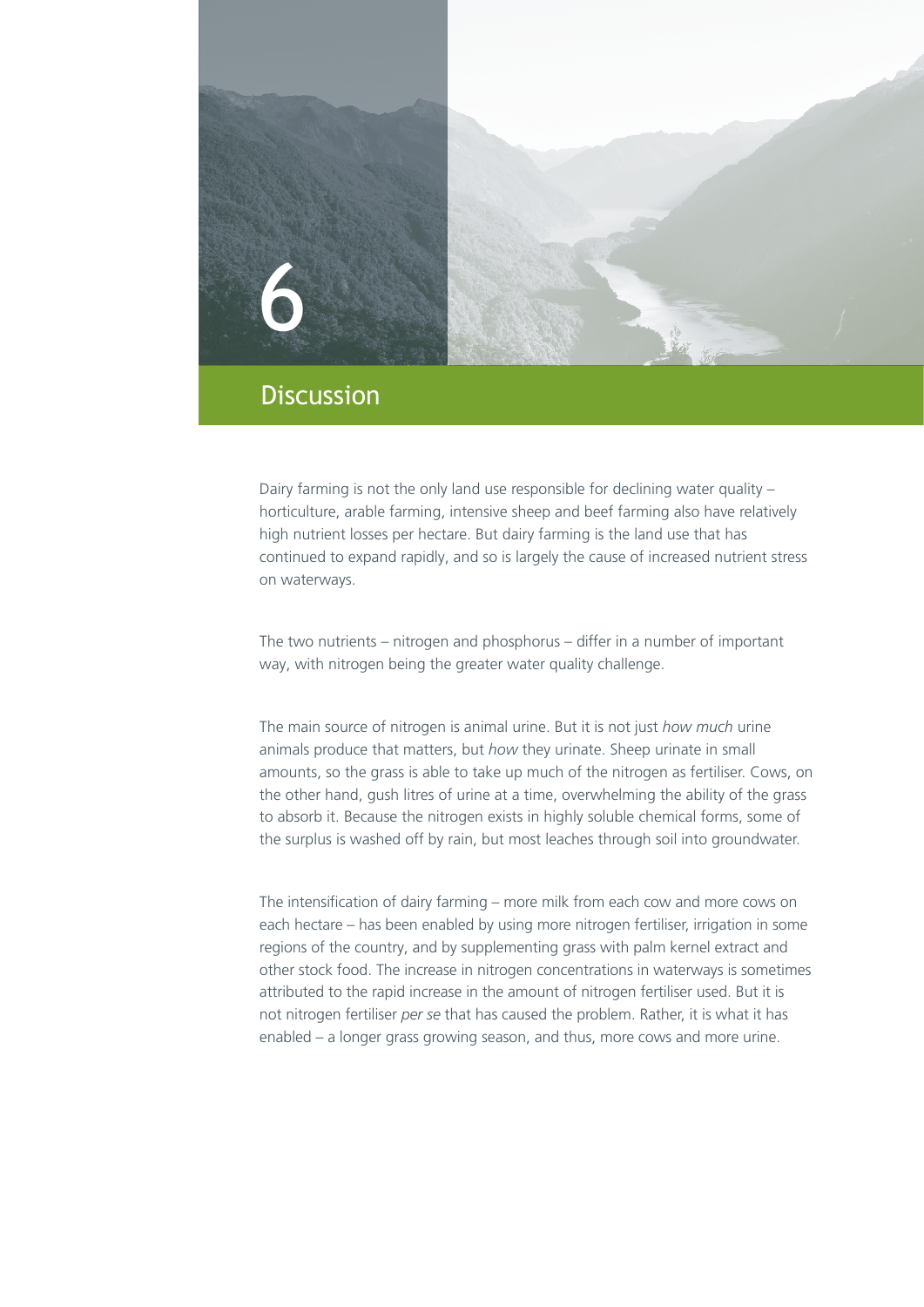There are many sources of phosphorus, including animal effluent, sewage, and wastewater from freezing works and dairy factories. Much of the phosphorus in fresh water is a legacy of clearing forests on hill country for sheep farming. The erosion that followed (and still continues) took soil containing naturally occurring phosphorus and superphosphate fertiliser into waterways. But the relative insolubility of the forms of phosphorus, and the way in which it tends to stick to soil, makes it easier to mitigate than nitrogen.

While a range of mitigation techniques are increasingly used, significant reductions in nitrogen losses on intensive farms with high inputs generally requires extensive and costlier mitigation techniques.

The volatility of milk prices is leading some to question the high input model that has become increasingly prevalent on New Zealand dairy farms. DairyNZ principal scientist John Roche recently told a forum of farmers that the average dairy farmer is milking a hundred more cows than a decade ago, yet making no more money. Dr Roche believes that the greater use of supplementary feed is undermining the resilience of the system, and that changing the model would reduce nitrate leaching.39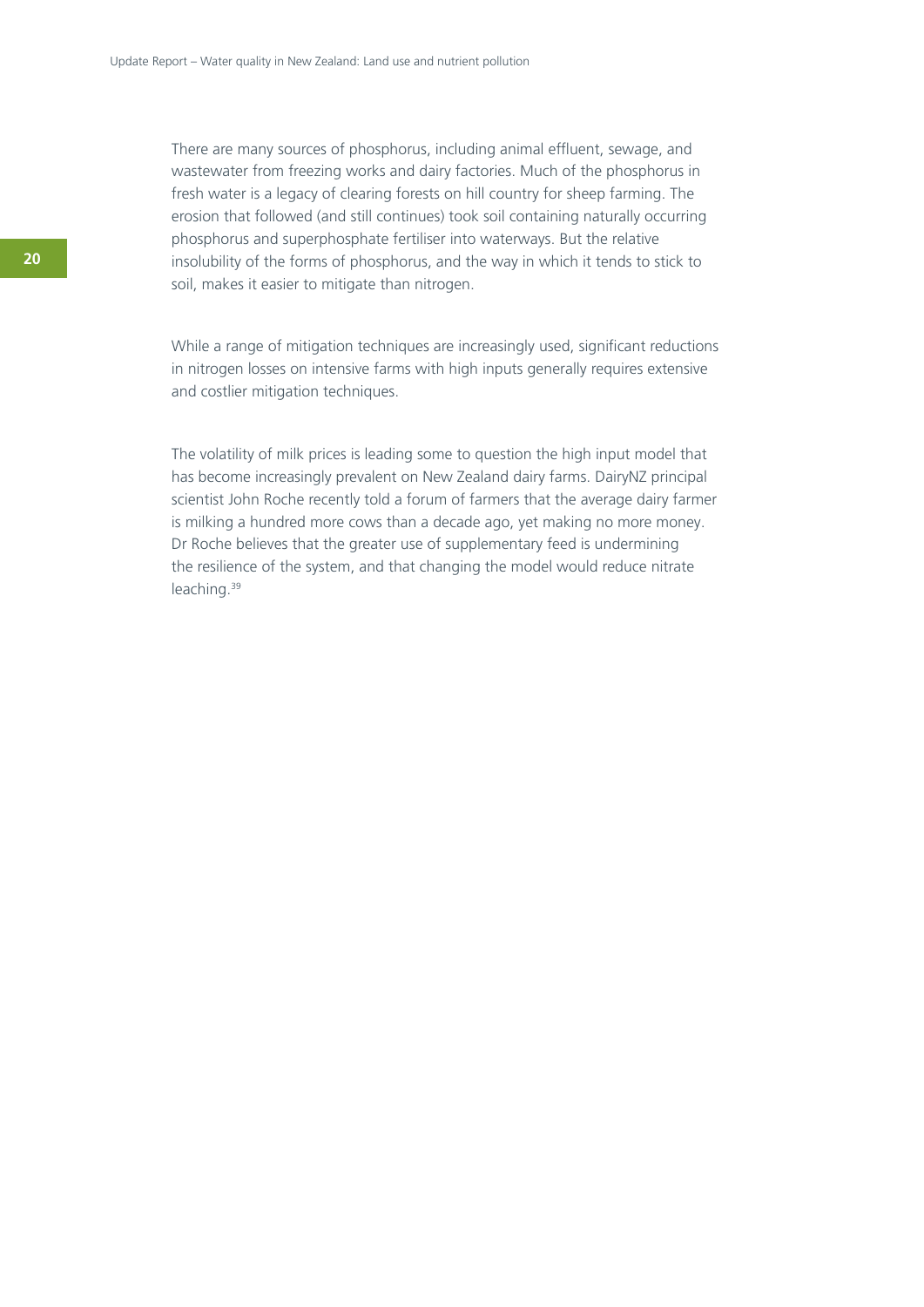

## Conclusion

When nitrogen and phosphorus are lost off land into water, they can lead to degraded water quality. Nutrient losses from land are, to a large extent, dependent on how the land is used.

Nitrogen concentrations in waterways have increased in regions where dairy farming has expanded. In many places water quality has declined as a result.

A large change in land use has been taking place in New Zealand over the last two decades. Many sheep/beef farms and some forests have been converted to dairy farms. The modelling undertaken for the 2013 report, *Water quality in New Zealand: Land use and nutrient pollution*, predicted that this trend would continue to 2020.

This update report contains new information on land use that was not available in 2013. It shows that the conversion of sheep/beef farms to dairy farms has continued. However, the predicted increase in forested land has not begun to occur.

This is not good news for water quality. The modelling in the 2013 report is likely to have underpredicted the nutrients that will be lost from land into water.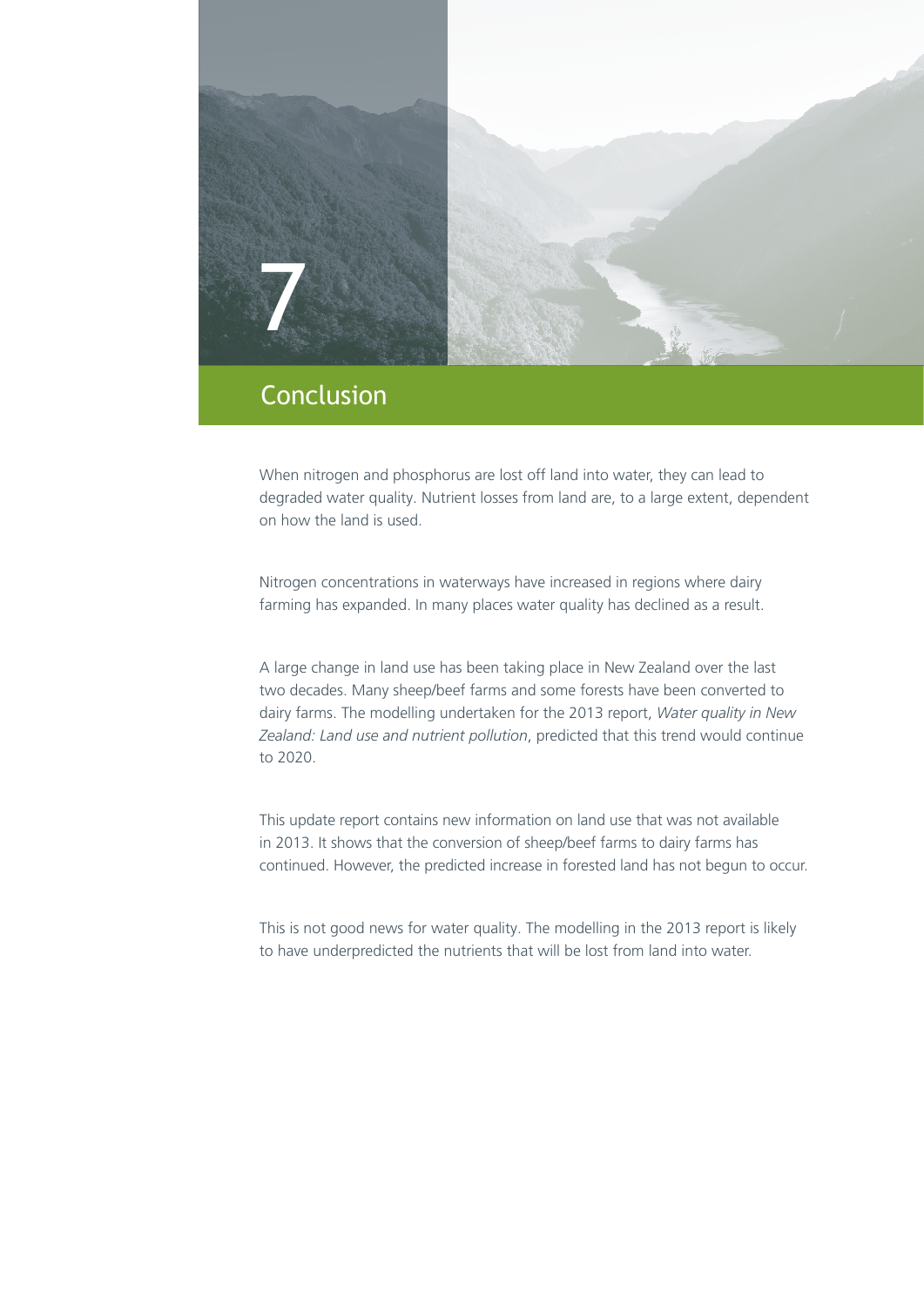This is especially true for nitrogen losses. It is much harder to stop nitrogen being lost from land than it is to stop phosphorus – nitrogen is the 'elusive' nutrient.

Losses of nitrogen and phosphorus from land can be, and are, being changed by farming practices, and this was a major consideration in the 2013 report. Changing practices on dairy farms have broadly gone in two opposing directions. The focus on growing productivity has led to higher stocking rates and greater use of inputs, driving up nutrient losses. But 'standard' mitigation practices struggle to keep nitrogen losses, in particular, from rising.

The dairy industry is facing some big challenges – challenges that are economic as well as environmental. For instance, high stocking rates that rely on importing feed not only lead to high nutrient losses, but also carry greater financial risk. It is encouraging to see the focus on ever-increasing production being questioned, and some win-win strategic thinking occurring.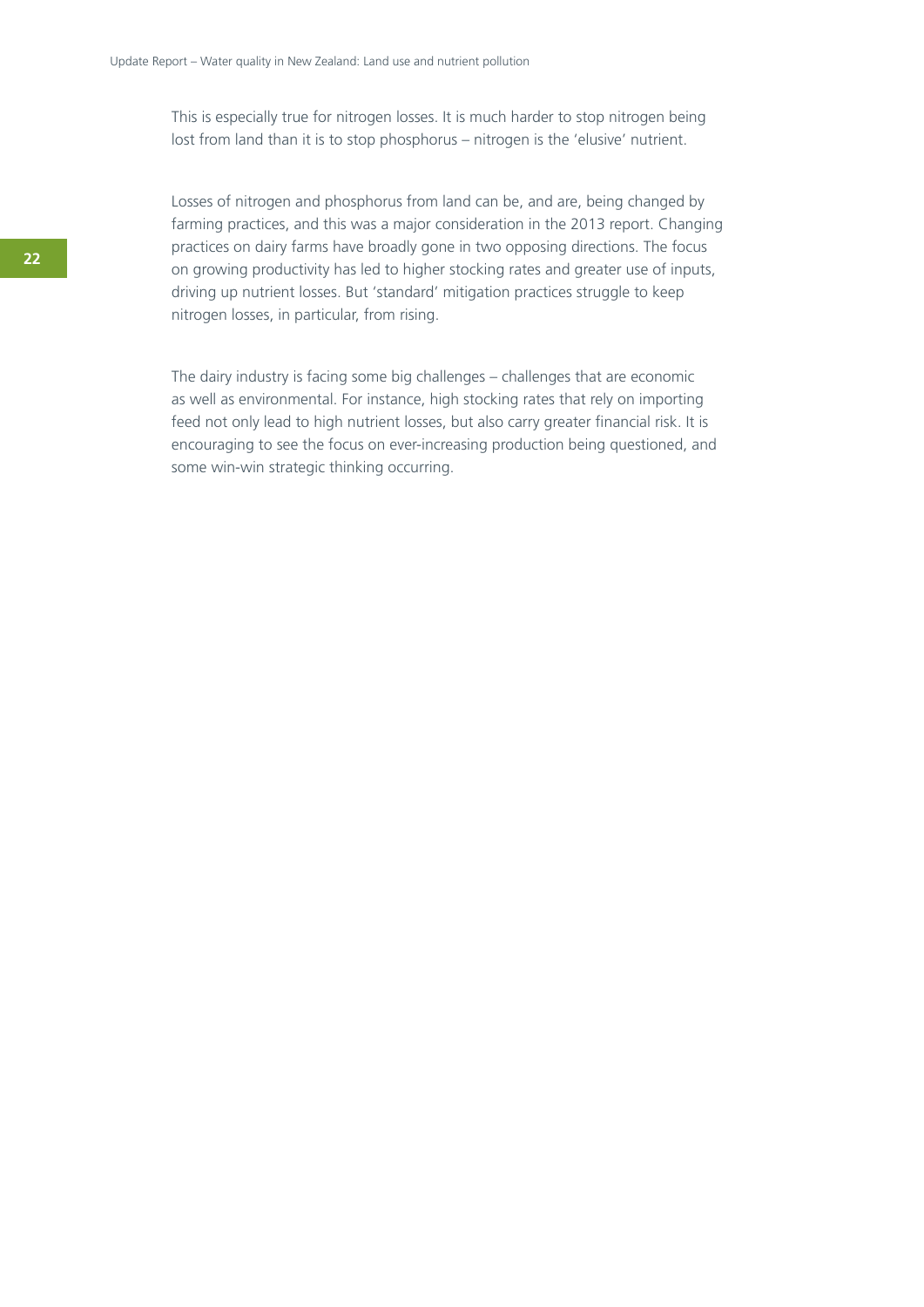#### **Notes**

- 1 For example, the Board of Inquiry into the Tukituki Catchment Proposal cited the report in noting the need to more actively address the link between land use changes and water quality. *Final Report and Decisions of the Board of Inquiry into the Tukituki Catchment Proposal*, 18 June 2014, page 42.
- 2 *Key eyes science solution to water woes*. Bernard Hickey, Hive News. 26 November 2013.
- 3 *Report reinforces need for Govt's freshwater reforms*. New Zealand Government press release. 21 November 2013
- 4 *PCE report on nutrient pollution timely*. Labour Party press release. 21 November 2013.
- 5 *PCE report signals need for strong water rules*. Green Party press release. 21 November 2013.
- 6 *Maori Party welcomes 'Water quality in New Zealand' Report.* Maori Party press release. 21 November 2013.
- 7 *Farmers welcome the PCE's water contribution*. Federated Farmers press release. 21 November 2013.
- 8 *Environment and economy linked*. Willy Leferinck, The Dominion Post. 27 November 2013.
- 9 See, for instance, *Bryce, Don't forget your rod* Russell MacPherson*,* The Southland Times. 19 December 2013; *Action well underway to address pollution concerns.* DairyNZ press release. 21 November 2013.
- 10 *Fonterra Committed to Improving New Zealand Water Quality*. Fonterra press release. 21 November 2013.
- 11 *Fonterra has to lift its game CEO*. Fairfax Media. 28 November 2013.
- 12 *Conclusion from report dairy conversions need moderating* Royal Forest and Bird Protection Society press release. 21 November 2013.
- 13 *PCE report shows dairying out of control, Fish & Game NZ*. Fish and Game New Zealand press release. 21 November 2013.
- 14 David Skegg: We must choose riches or water? *New Zealand Herald*, 10 April 2014
- 15 *Shifts in farming put pressure on water quality report.* Science Media Centre. 21 November 2013
- 16 Report of the Local Government and Environment Committee. Report from the Parliamentary Commissioner for the Environment, 1 August 2014 *Water quality in New Zealand: Land use and nutrient pollution*.
- 17 The model predicts land use based on official forecasts of the prices of commodities (wool, lamb, beef, milk solids, logs, and carbon), and projected interest rates. When the modelling was done, official forecasts for commodity prices were available up to 2015 and assumed to be constant thereafter. A \$5 carbon price was assumed in the modelling. Anastasiadis, S. and Kerr, S. 2013. *Land Use and Farming Intensity: For 1996, 2008 and 2020*. Motu Economic and Public Policy Research.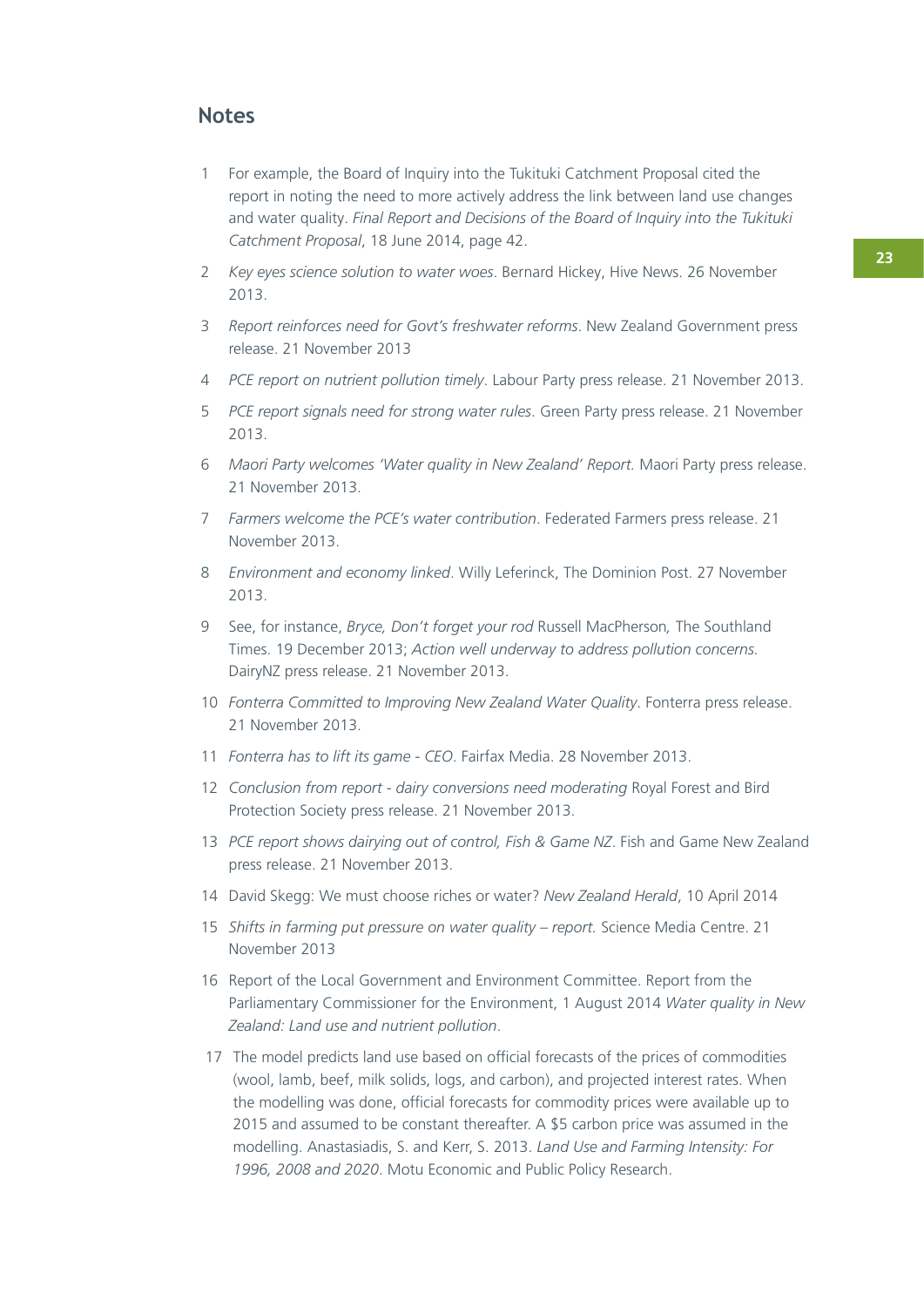- 18 Timar, L., Keller, E. and Le, T. *A regional summary of 2012 land use*. Motu Economic and Public Policy Research. 24 April 2015. The rows in Table 3.1 do not sum to zero because of small changes in other land uses.
- 19 From 2011 to 2014, the prices paid for wool, lamb, and beef have generally been higher than the prices used in the modelling. (Anastasiadis, S. and Kerr, S. 2013. *Land Use and Farming Intensity: For 1996, 2008 and 2020.* Motu Economic and Public Policy Research. p 9.). In contrast, the prices paid for logs since 2011 have been significantly below the prices used in the modelling. Another factor that has influenced the decline in forestry has been the way in which the Emissions Trading Scheme has operated. A \$5 carbon price was assumed in the modelling, but because the NZ scheme allowed the purchase of 'hot air' carbon credits, it has been possible to fell forests while paying carbon prices as low as a few cents per tonne. The policy uncertainty around the Emissions Trading Scheme may also have deterred investment in carbon forests.
- 20 Based on information from Andrew Burtt, Chief Economist at Beef + Lamb New Zealand Economic Service. See also p. 43 of *Water quality in New Zealand: land use and nutrient pollution.*
- 21 *"In the decade ending June 2013, higher milk production per hectare has come from increases in quantities of inputs such as capital (cows and infrastructure), and farm working inputs (feed, fertiliser, overheads etc.)"*. DairyNZ Economic Survey 2012-13, p.23.
- 22 The new Accord includes new commitments and covers all dairy farmers, not just those who supply Fonterra.
- 23 *Sustainable Dairying: Water Accord. One year on...* First annual progress report. DCANZ and DairyNZ, 2014.
- 24 Some of the results are awaiting verification and progress in some areas may well be overstated. For instance, the 2011/2012 progress report on the first Accord – the Dairying and Clean Streams Accord – reports that 87% of Fonterra farms exclude stock from Accord waterways, but notes that the assessment *"is based on a non-audited verbal assessment of stock exclusion". ("The Dairying and Clean Streams Accord: Snapshot of Progress 2011/2012"*, p.2). An on-theground audit in December 2011 found that 57% of Accord waterways were completely protected from stock. (Sanson, R. & Baxter, W. 2011. Stock Exclusion Survey. MAF Technical Paper No: 2011/102. Prepared for Ministry of Agriculture and Forestry. p.2).
- 25 See, for instance, McDowell, R., Wilcock B., and Hamilton, D. 2013. *Assessment of Strategies to Mitigate the Impact or Loss of Contaminants from Agricultural Land to Fresh Waters.* Report prepared for MfE. Figures 3 and 4 in this report show the estimated effectiveness and cost of mitigating nitrogen and phosphorus respectively.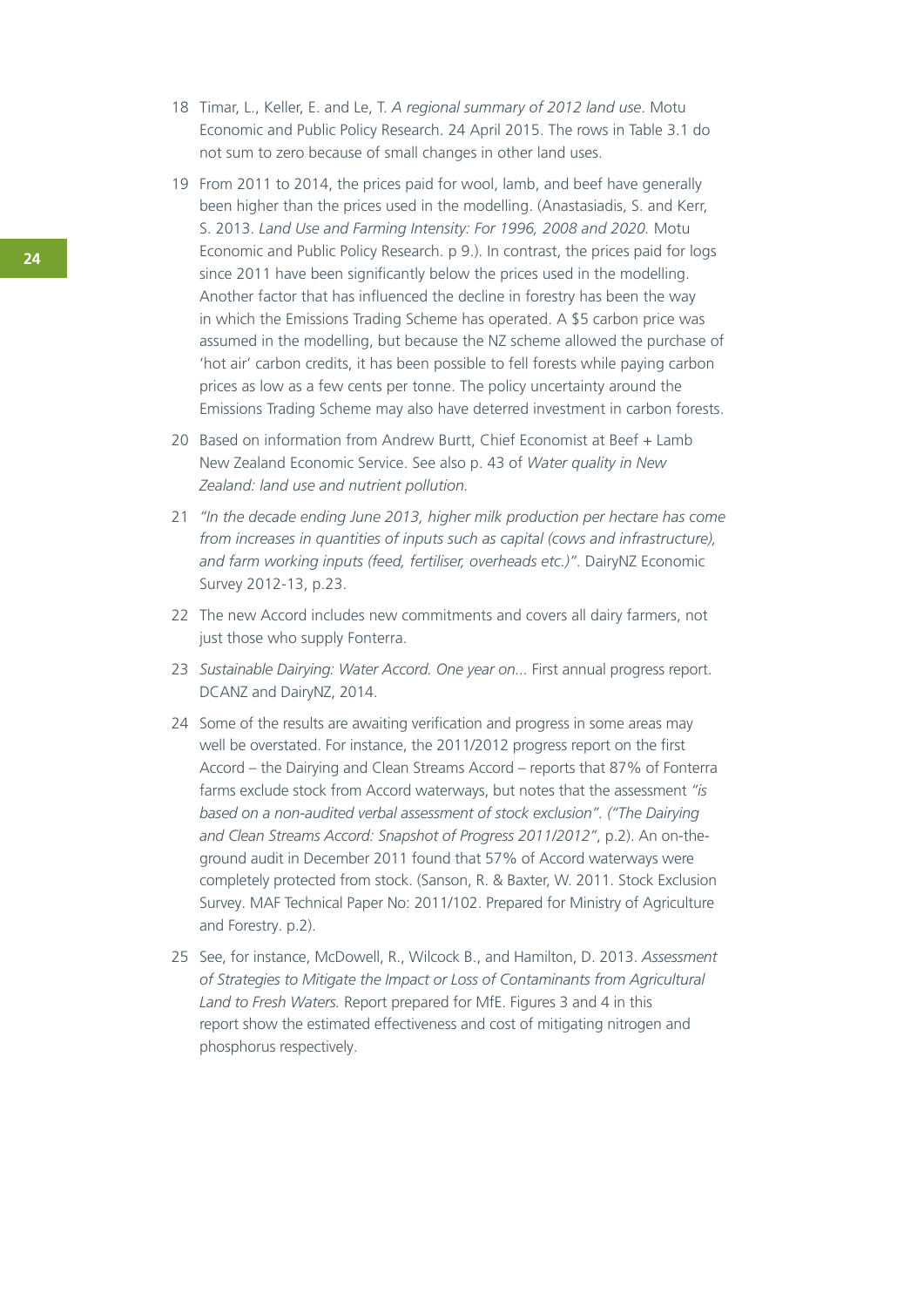- 26 The five catchments are Toenepi in Waikato, Waiokura in Taranaki, Waikakahi in Canterbury, Bog Burn in Southland, and Inchbonnie on the West Coast. The Inchbonnie catchment study did not begin until 2004. Monaghan, R. and De Klein, C., Integration of measures to mitigate reactive nitrogen losses to the environment from grazed pastoral dairy systems. *Journal of Agricultural Scienc*e, 152, S45–S56 2014.
- 27 Wilcock, R.J., Monaghan, R.M., Quinn, J.M., Srinivasan, M.S., Houlbrooke, D.J., Duncan, M.J., Wright-Stow, A.E., and Scarsbrook, M.R. 2013. Trends in water quality of five dairy farming streams in response to adoption of best practice and benefits of long-term monitoring at the catchment scale. *Marine and Freshwater Research*, 64, pp. 401–412. Table 2; and Monaghan, R. and De Klein, C. 2014. Integration of measures to mitigate reactive nitrogen losses to the environment from grazed pastoral dairy systems. *Journal of Agricultural Science*, 152, S45–S56. Table 2. The results for the Inchbonnie catchment are puzzling because, as well as a big increase in effluent disposal to land and stream fencing, the average use of nitrogen fertiliser per hectare declined. This might be related to high rainfall.
- 28 McDowell, R., Wilcock B., and Hamilton, D. 2013. *Assessment of Strategies to Mitigate the Impact or Loss of Contaminants from Agricultural Land to Fresh Waters.* Report prepared for Ministry for the Environment, p23.
- 29 DairyNZ. *Technical Series. Pastoral 21 profitable dairy systems, low footprint*. Issue 24. October 2014, pp.1-4. <sup>30</sup> NIWA's National Rivers Water Quality Network comprises 77 measurement sites on 35 rivers.
- 30 In Figures 4.1 and 4.2 the *purple* dots are sites where nutrient concentrations have *decreased* by an amount that is statistically significant and meaningful; the *red* dots are sites where nutrient concentrations have *increased* by an amount that is statistically significant and meaningful; and the *grey* dots are sites where there has been no statistically significant or meaningful change. NIWA considers a trend to be 'meaningful' if the change is greater than 1% per year.
- 31 Data from the Ministry for the Enviroment website (Environmental indicator for fresh water: River condition)
- 32 http://www.mfe.govt.nz/more/environmental-reporting/fresh-water/river-conditionindicator. Downloaded dataset named 'Modelled state, trend and long term change data' Worksheet named 'Trends WQ' was used was used for Figures 4.1 and 4.2.
- 33 The reasons for this remain unclear. *"This may may reflect improving environmental management practices, such as wastewater treatment and riparian planting… Because similar patterns occurred over all land covers, another possibility is that the trends are unrelated to management but from a widespread background influence such as long duration climate variation."* Ministry for the Environment, 2013. River condition indicator.